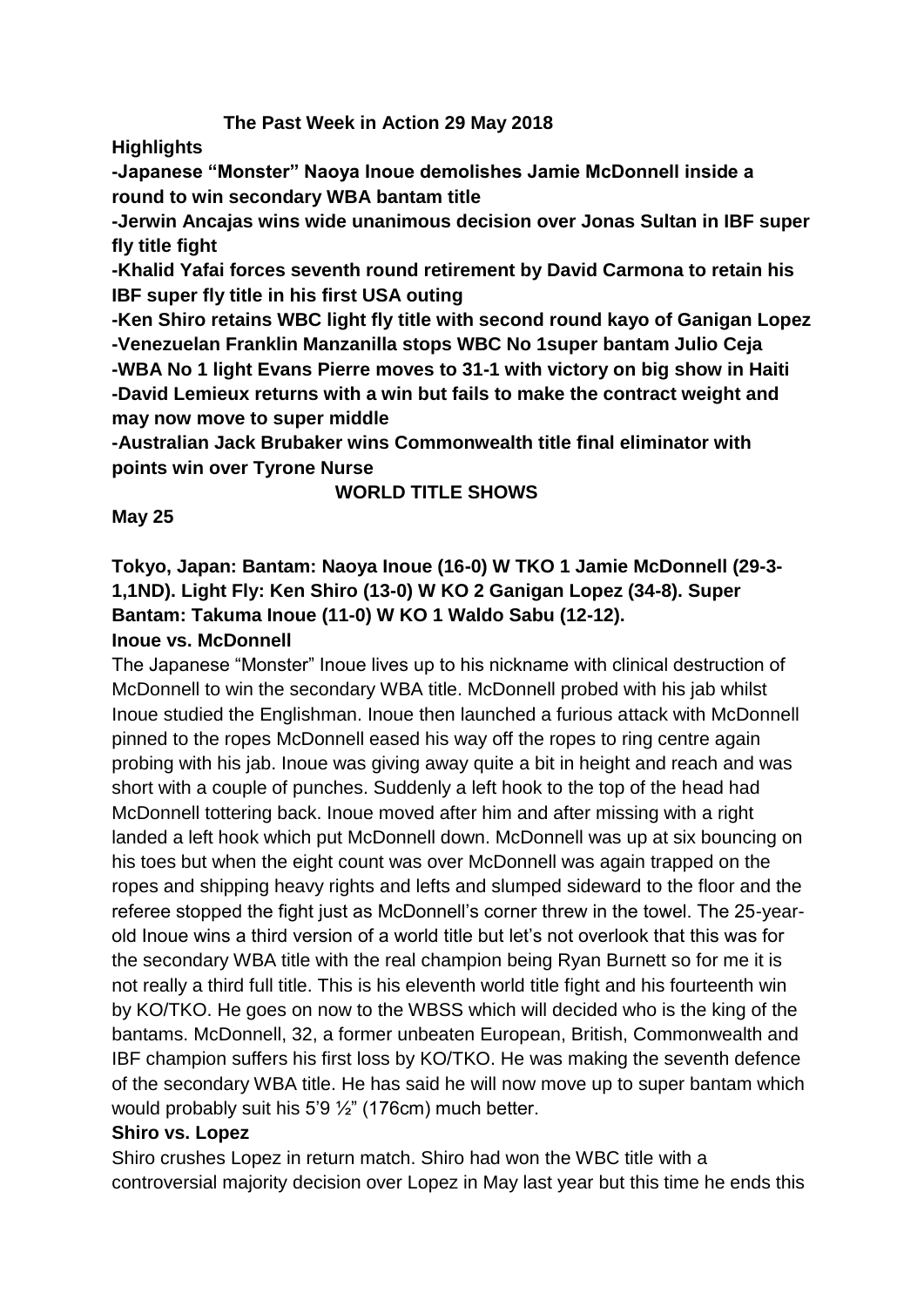one inside two rounds. Both were very tentative just probing with their jab and not looking to commit themselves. Shiro was holding his right cocked aiming to counter southpaw Lopez but in a cautious round neither fighter landed a punch. Shiro was more positive in the second stabbing out his jab and trying a few rights. Lopez tried a couple of wild swings and missed. Suddenly Shiro moved inside and dug a long right into the body of Lopez who fell to his hands and knees with his forehead resting on the canvas. He was in agony and was counted out. The 26-year-old Shiro was making the third defence of his WBC title and this gives him seven wins by KO/TKO. He had a 58-16 record as an amateur and turned pro after graduating from college. His father Hisashi Teraji is a former Japanese middleweight and OPBF light heavyweight champion who had a 20-1-3 pro record with a 14 bout winning streak when he retired in 2000. Former champion Lopez, 36, suffers only his second loss by KO/TKO.

# **Inoue vs. Sabu**

A good night for the Inoue family sees younger brother Takuma put poor Indonesian Sabu down and out with a body punch also in the first round. They don't hang about these Inoue boys. Third win by KO/TKO for Inoue who won the OPBF title in only his fifth fight and is rated No 9 bantam by the WBC. Inoue was Japanese High School champion and was 52-5 as an amateur. It is that sort of background that explains why he can turn professional at 17 and already be looking for a world title fight. Eight losses by KO/TKO for Sabu.

# **May 26**

**Fresno, CA, USA: Super Fly: Jerwin Ancajas (30-1-1) W PTS 12 Jonas Sultan (14-4). Super Fly: Khalid Yafai (24-0) W RTD 7 David Carmona (21-6-5). Welter: Alex Besputin (10-0) W TKO 3 Saul Corral (28-12). Super Feather: John Moralde (20-1) W PTS 8 Ismail Muwendo (19-1).**

# **Ancajas vs. Sultan**

in the first world title fight between two Filipinos in 93 years Ancajas turns in another masterly performance and controls and dominates this fight with Sultan and retains his IBF title.

# **Round 1**

Ancajas took control immediately. Sultan was trying to draw Ancajas southpaw jab and counter but he was too slow. Ancajas was scoring with darting jabs and long lefts and easily avoiding Sultan's punches

# **Score 10-9 Ancajas**

#### **Round 2**

Sultan had a much better round. He was getting past the jab and scoring with rights to the body. Ancajas was still very quick and accurate with his jab and long lefts and outscored Sultan.

Score 10-9 Ancajas **Ancajas 20-18 Round 3**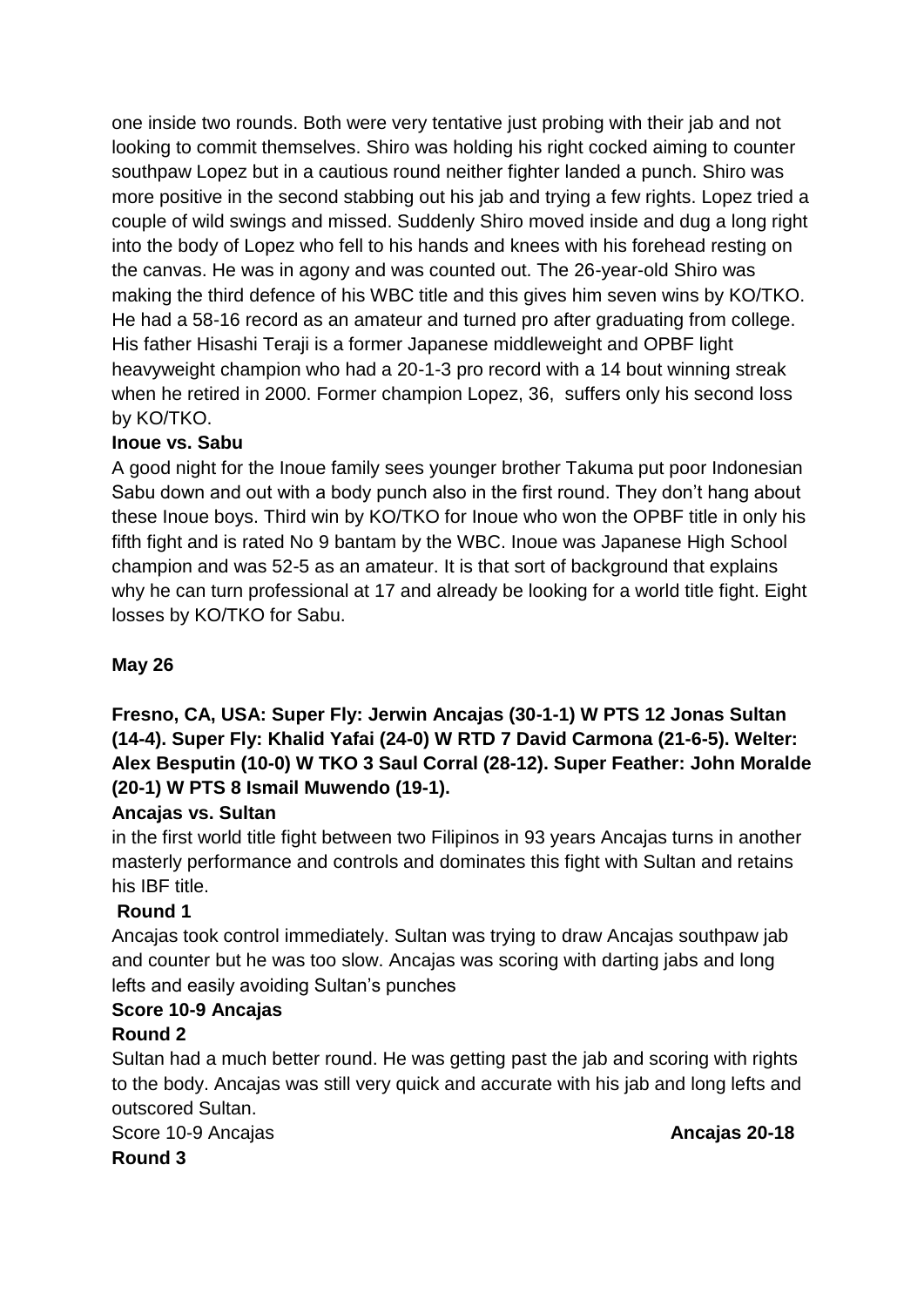Score 10-9 Ancajas **Ancajas 30-27**

# **Round 4**

The hand speed and clever movement of Ancajas once again had him getting through with his jab and straight lefts and as the round closed he scored time and again with rapid bursts of punches to head and body.

Sultan scored with a solid right in this one but then was wild as he tried to follow that

Score 10-9 Ancajas **Ancajas 40-36**

# **Round 5**

Ancajas had the jab and straight left combination working well again in this one. He was also standing in the pocket and scoring with series of body punches. Sultan was still throwing hopeful rights but was being caught with counters when he rushed in. Score 10-9 Ancajas **Ancajas 1999 Ancajas 50-45** 

# **Round 6**

Another round for Ancajas. It was closer with Sultan having some success with rights early but then Ancajas brought his jab and straight left into play and rapped home combinations to head and body with Sultan not able to pin the champion down. Score

10-9 Ancajas **Ancajas 60-54**

# **Round 7**

It was difficult to see how Sultan was going to win a round never mind win the fight. In this one in the early action instead of dropping back and countering Ancajas was stepping in to meet Sultan's rushes and punishing him with hooks and uppercuts inside. He then boxed on the outside and scored with jabs and long lefts. If there was a down side it was that Ancajas was not loading up on his punches and not really shaking Sultan.

Score 10-9 Ancajas **Ancajas 70-63**

# **Round 8**

Sultan was waiting too long before throwing a punch. He was also just lunging in straight lines so Ancajas knew both when and where to find the target with counters. Whilst Sultan was waiting Ancajas was working and finding gaps for jabs, hooks and straight lefts and although Sultan scored with a heavy left Ancajas took the round. Score 10-9 Ancajas **Ancajas 80-72**

# **Round 9**

A close one that Sultan just edged. A clash of heads early in the round unsettled Ancajas and his work became a little ragged at times. Although Sultan threw himself to the floor after missing with a punch he was more disciplined in his work and scored well inside.

Score 10-9 Sultan **Ancajas 89-82** 

**Round 10**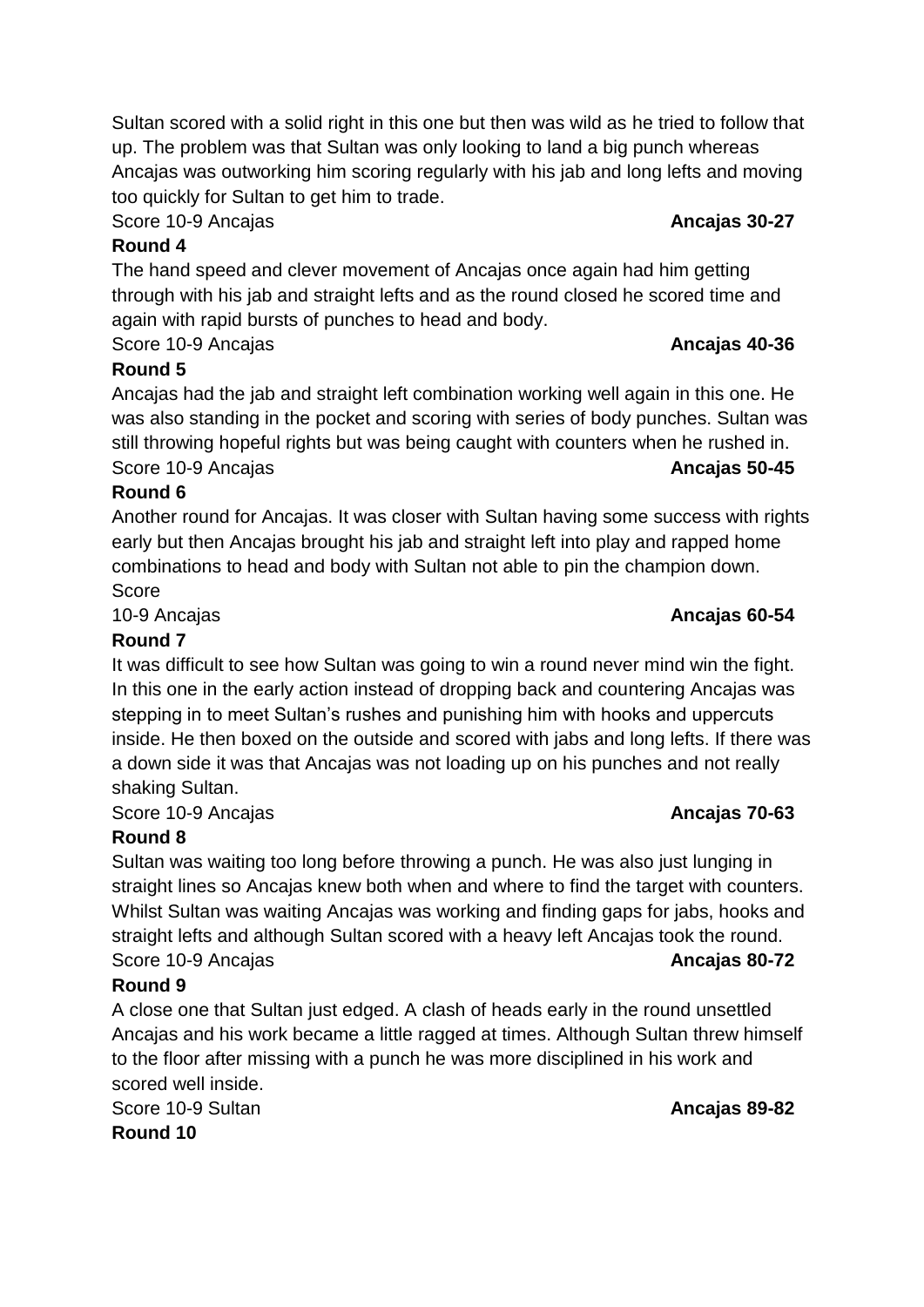The pace dropped a bit in this one. Sultan had some success early but then the quick jabs and flurries of punches inside saw Ancajas outwork Sultan and he was much more accurate with his punches.

Score: 10-9 Ancajas **Ancajas 99-91**

### **Round 11**

Ancajas decided to stand and exchange punches moving less and giving Sultan some openings. The difference was in the fast combinations from Ancajas and his excellent defence work. Sultan was throwing less and missing more with the best punch of the round a head jarring short right hook from Ancajas and it was another round for Ancajas.

### **Score 10-9 Ancajas 109-100**

### Round 12

Ancajas really piled on the punishment in the last. A desperate Sultan was lunging forward and being met with hooks and uppercuts. At distance Ancajas also tee-off on the challenger with long lefts and rights with Sultan looking exhausted and well beaten

### **Score 10-9 Ancajas Ancajas Ancajas 119-109**

# **Official Scores; 119-109, 119-109 and 117-111 all for Ancajas**

The 26-yerar-old "Pretty Boy" was making the fifth defence of his IBF title and this is the first time he has had to go the distance in one of those title fights. He really is a class performer. He defends with great skill and movement and attacks with precision and power now what he needs are some career defining fights against the other top names in this division or the bantamweights. Sultan, 26, had plenty of guts and put in plenty of aggression but he was never fast enough. He advanced in straight lines and by lunging in with his attacks made it easy for Ancajas to counter or dodge. He earned his title shot with wins over Makazole Tete and former champions Sonny Boy Jaro and John Riel Casimero but was never in contention in this one.

#### **Yafai vs. Carmona**

After Carmona came in 3 ½ lbs over the weight this went ahead as a title fight with Yafai in only his second fight out of the UK easily retaining the WBA title by flooring Carmona three times and forcing his retirement after seven rounds.

#### **Round 1**

After the traditional probing with jabs Yafai began to let his punches go and scored with a hard right and a left hook. A left to the temple saw Carmona take a step back and then go down. Carmona was up at five and when the fight resumed took the fight to Yafai and had the champion backing up. Another left seemed to rock Carmona but he stood and traded with Yafai on at least even terms to the bell. Score 10-8 Yafai

#### **Round 2**

They both landed some thudding punches early in the round and it was very even. Over the closing minute Yafai found the target with a series of rights and looked to have rocked Carmona.

Score 10-9 Yafai **Yafai 20-17**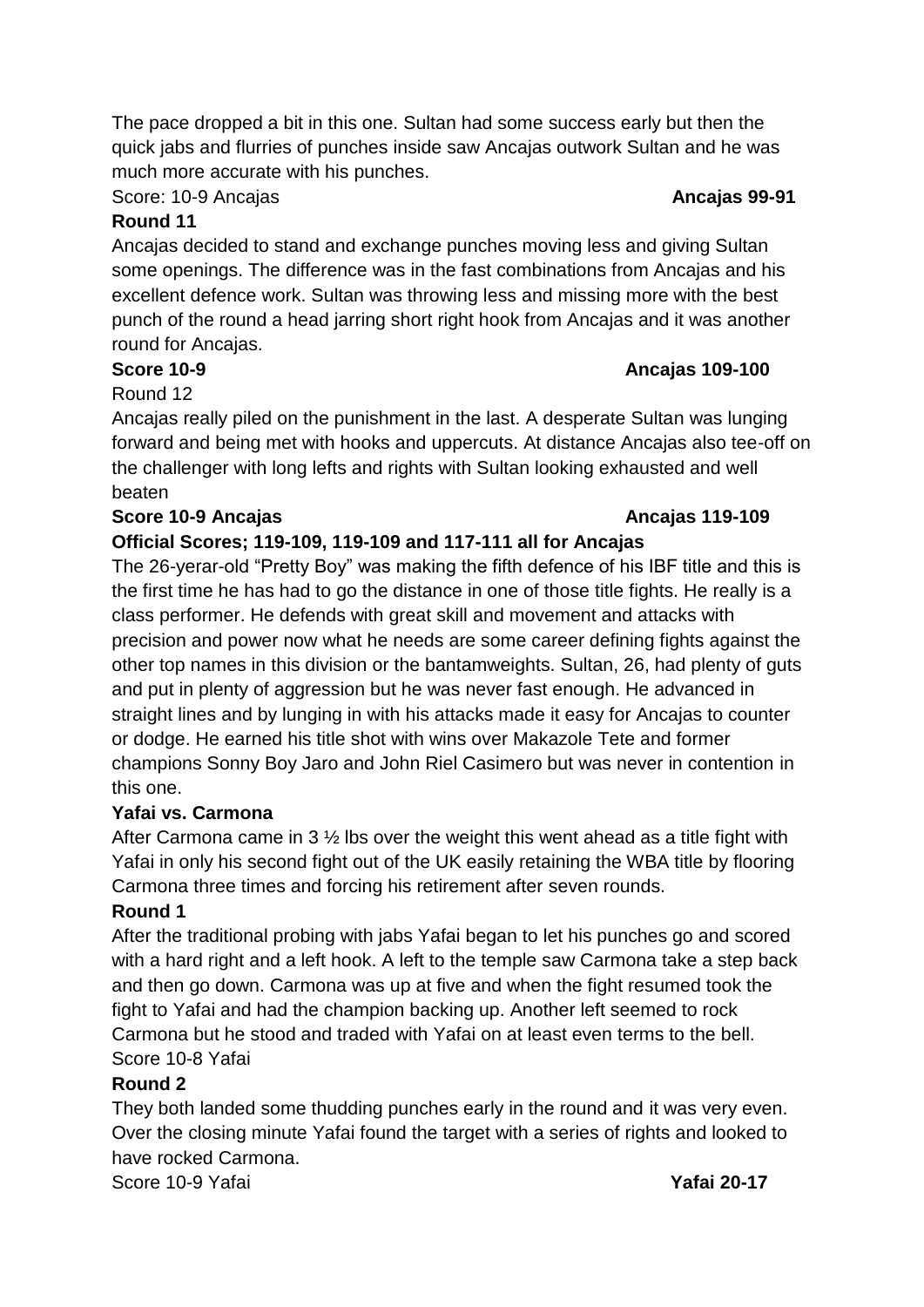# **Round 3**

Another round for Yafai. He was quicker and varied his work more mixing speedy jabs, uppercuts and hooks. Carmona was landing some hefty hooks to the body, often straying low, but was being caught out by the hand speed of Yafai and eating some tasty jabs.

Score 10-9 Yafai **Yafai 30-26**

#### **Round 4**

After some messy wrestling at the start of this one Yafai landed a low left hook and wrestled Carmona to the floor. The referee applied a count over Carmona's complaining but when the action resumed Carmona walked in chucking hooks to the body. Yafai doubled up on his left hook to head and body and then rocked Carmona with a straight right and just before the bell another left hook shook Carmona. Score 10-8 Yafai **Yafai 40-35**

### **Round 5**

They were both going to the body in this one with Yafai landing more and Carmona loading up and being wild with some of his shots. After landing a series of body punches a left/right/left sent Carmona down heavily. He was in deep trouble but after the count was swinging punches. A couple went low and then Yafai landed a body punch and as Carmona dropped he landed a glancing punch to the top of Carmona's head. The referee did not count but signalled for Carmona to get up. He gave Carmona some recovery time and deducted a point from Yafai for hitting Carmona when he was down. Just before the bell Carmona was wobbled by a left hook. So the scores reflected a seven for Carmona for the two knockdowns and 9 for Yafai for the foul so Yafai won the round but lost that point.

Score 9-7 Yafai **Yafai 49-42**

#### **Round 6**

The pace dropped a little at the start. Carmona landed some thumping hooks but Yafai showed some high class combinations tripling up his left jab and firing to head and body with Carmona backing off under pressure. Score 10-9 Yafai **Yafai 59-51**

# **Round 7**

Yafai started this one slowly with Carmona firing hooks. Over the second half of the round Yafai was snapping Carmona's head back with left hooks and he staggered the Mexican a couple of time before the bell

#### **Score 10-9 Yafai Yafai 69-50**

Carmona retired at the end of the round.

# **Official Scores; 69-59-69-59 and 68-60 for Yafai**

Third defence of his WBA title for the 28-year-old from Birmingham and fifteenth win by KO/TKO. He was looking to make a big impression in his first fight in the USA and was a class above Carmona who had taken Naoya Inoue the distance in a challenge for the WBO super fly title 2016. Carmona, the WBA No 10 was just too slow and predictable to match the champion. The talk now is of either an Ancajas vs. Yafai unification fight perhaps later this year or Yafai vs. Roman Gonzalez.

#### **Besputin vs. Corral**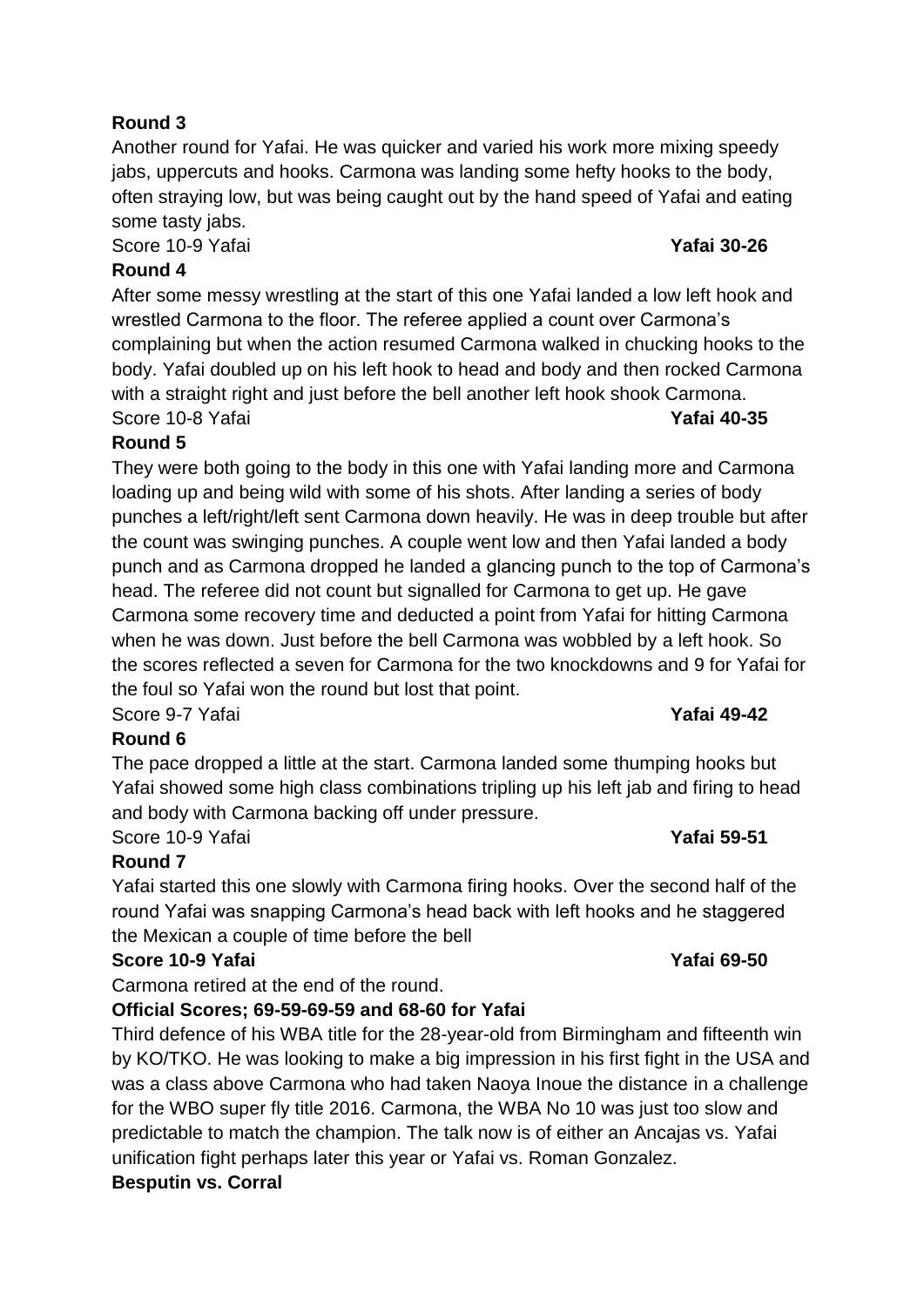Unbeaten Besputin punches too hard for experienced Corral. The Russian was in control all the way although Corral came to fight and was always trying to charge inside. In the third as Corral forged forward Besputin dug in two left hooks to the body and stepped aside to let Corral slump to the floor. Corral beat the count but a right to the body had him staggering back and Besputin followed landing a couple of head punches. He cornered Corral and two lefts to the body put Corral down again and the referee just waived the fight off. In theory this was Besputin's first ten round fight but instead it produced his eighth win by KO/TKO with both Breidis Prescott and 20-0 Juan Ruiz in his list of victories. Mexican Corral now has four losses by KO/TKO but has been in with Mike Alvarado, Sadam Ali, Josesito Lopez and Victor Ortiz.

#### **Moralde vs. Muwendo**

Moralde makes it a good night for Filipino boxers as he floors Ugandan Muwendo twice but has to settle for a points victory. Muwendo was always competitive with his high work rate and swarming attacks. Moralde was forced to fight hard all the way but his left hook won him the fight. In the first as they were trading punches a left hook to the chin saw Muwendo step back and then go down heavily, He made it to his feet quickly and went straight back into the fray. The Uganda was very much in the fight until in the sixth a carbon copy bit of action saw Moralde land a counter left hook which floored Muwendo. Again Muwendo beat the count and they continued to exchange punches to the final bell. Scores 76-74 twice and 77-73 so the two 10-8 rounds cost Muwendo dear. Good win for 24-year-old Moralde as he rebuilds after inside the distance loss to Toka Kahn Clary in December. Muwendo, who represented Uganda at the 2007 World Championships, was meeting his toughest test so far and could very easily have won this one.

#### **OTHER SHOWS**

#### **May 24**

# **Pyrmont, Australia: Welter: Jack Brubaker (14-2-1) W PTS 12 Tyrone Nurse (35- 4-2). Welter: Ben Savva (9-1) W PTS 12 Kyron Dryden (10-2). Super Welter: Tim Tszyu (9-0) W TKO 4 Larry Siwu (27-11).**

#### **Brubaker vs. Nurse**

Local fighter Brubaker wins Commonwealth Council final eliminator with close decision over more experienced Nurse. The visitor had an edge in reach and was a slippery opponent with Brubaker finding it hard to pin him down over the early rounds. Brubaker was pressing but Nurse was moving well and landing some good rights. Nurse was probably a bit in front after four but Brubaker was working the body and shook Nurse with a big right in the fifth and attacked throughout the sixth landing heavy rights with Nurse work rate having dropped dramatically. Nurse got back into the fight in the seventh throwing more and landing well to the body but all of the rounds were close. The eighth was again close with Jack working well inside and Nurse better at distance. Brubaker seemed to outwork Nurse in the ninth with the tenth very close. A tiring Nurse was spoiling too much over the last two rounds as he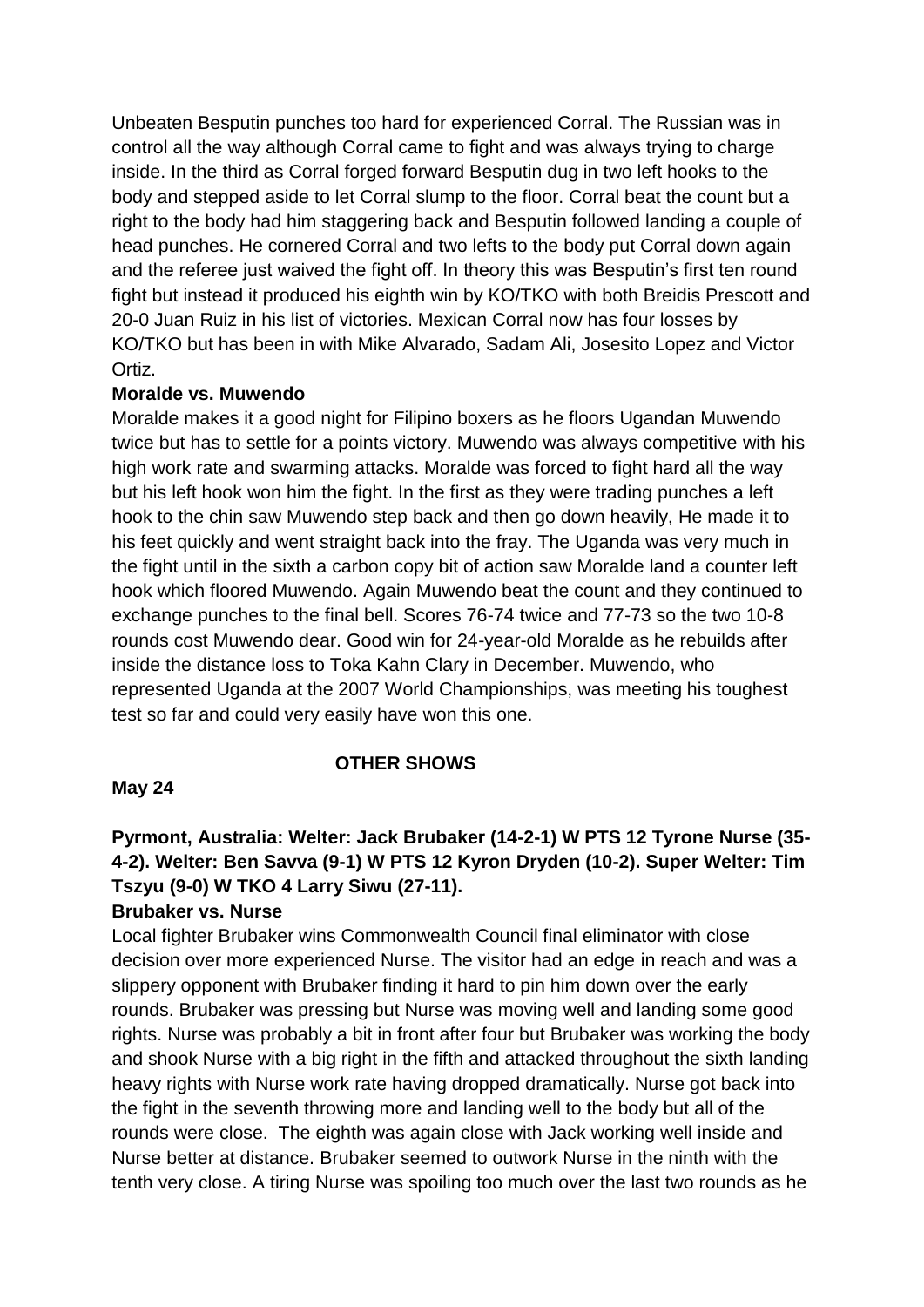tired and Brubaker probably did enough to open a gap but it had been a close fight. Scores 116-112 twice and 115-113 for Brubaker. The first two seem a bit harsh on Nurse but with so many close rounds the difference between 116-112 and 115-113 is one round scored differently. Brubaker, 26, a worthy winner and will now look to get a return with Kris George. He challenged George for the Commonwealth title in October when the fight was stopped due to a bad cut suffered by Brubaker. Should be an excellent fight. The 28-year-old Nurse will feel he won this one. The former British champion lost his British title to Jack Catterall in October and this is the first time in his career he has suffered consecutive defeats. He has been in a whole series of tough fights and is still a force at domestic level.

#### **Savva vs. Dryden**

Savva wins wide unanimous decision over Dryden. Savva took the first two rounds controlling the fight from distance with his jab. Dryden came into the fight more if the third but was still being outworked. The fourth was messy until the end when a body punch from Savva put Dryden down in pain. He beat the count and was saved by the bell. Dryden rebounded well in the fifth and early in the sixth but Savva ended the round strongly and Dryden was cut. Savva had a strong seventh and Dryden survived a ringside physician's examination of his cut. Savva took the eighth and in the ninth Dryden lost a point for low punches. In the tenth Savva was also cut and there was quite a bit of blood around. Both were tired and both fought hard over the last two rounds both of which Savva took, Scores 119-107, 118-109 and 117-109 for Savva who retains the OPBF title. Born in England and twice an Eastern Counties champion Savva now trains and works out of a gym in Sydney and has had a fair bit of success with the amateurs he trains. Dryden had won his last eight fights and is No 9 in the Australian ratings.

#### **Tszyu vs. Siwu**

Tszyu much too good for Indonesian Siwu. Tszyu shadowed the back tracking Siwa through the first round scoring with some whiplash lefts to the body with Siwa never straying more than a couple of paces from the ropes. It was the same pattern in the second with Tszyu adding overhand rights to the party. Again Siwa hardly strayed from the ropes. They could have set up a couple of tables and chairs in the centre of the ring and served meals without the diners being troubled. For round three it was almost a case of read round two except that Siwu ventured off the ropes a couple of times and Tszyu rocked him with a big right and a right uppercut. Early in the fourth a chopping right floored Siwu. He got up but looked reluctant to continue and when the referee asked him to walk forward he did a bad job of it and the fight was stopped. Now seven wins by KO/TKO for the 23-year-old son of the great Kostya as he makes the first defence of his WBC Asian Boxing council title. He was calling out Anthony Mundine Jr but even though Mundine was just under 160lbs in his fight in January and was 43 this month it is perhaps a bit early to be aiming that high. Indonesian Siwu, 35 usually goes the distance and this is only his fourth loss by KO/TKO.

### **Petionville, Haiti: Super Welter: Wilky Campfort (25-3) W PTS 11 Rodrigo Mejia (14-11-3). Light: Jackson Marinez (13-0) W PTS 11 Rolando Giono (22-10,1ND).**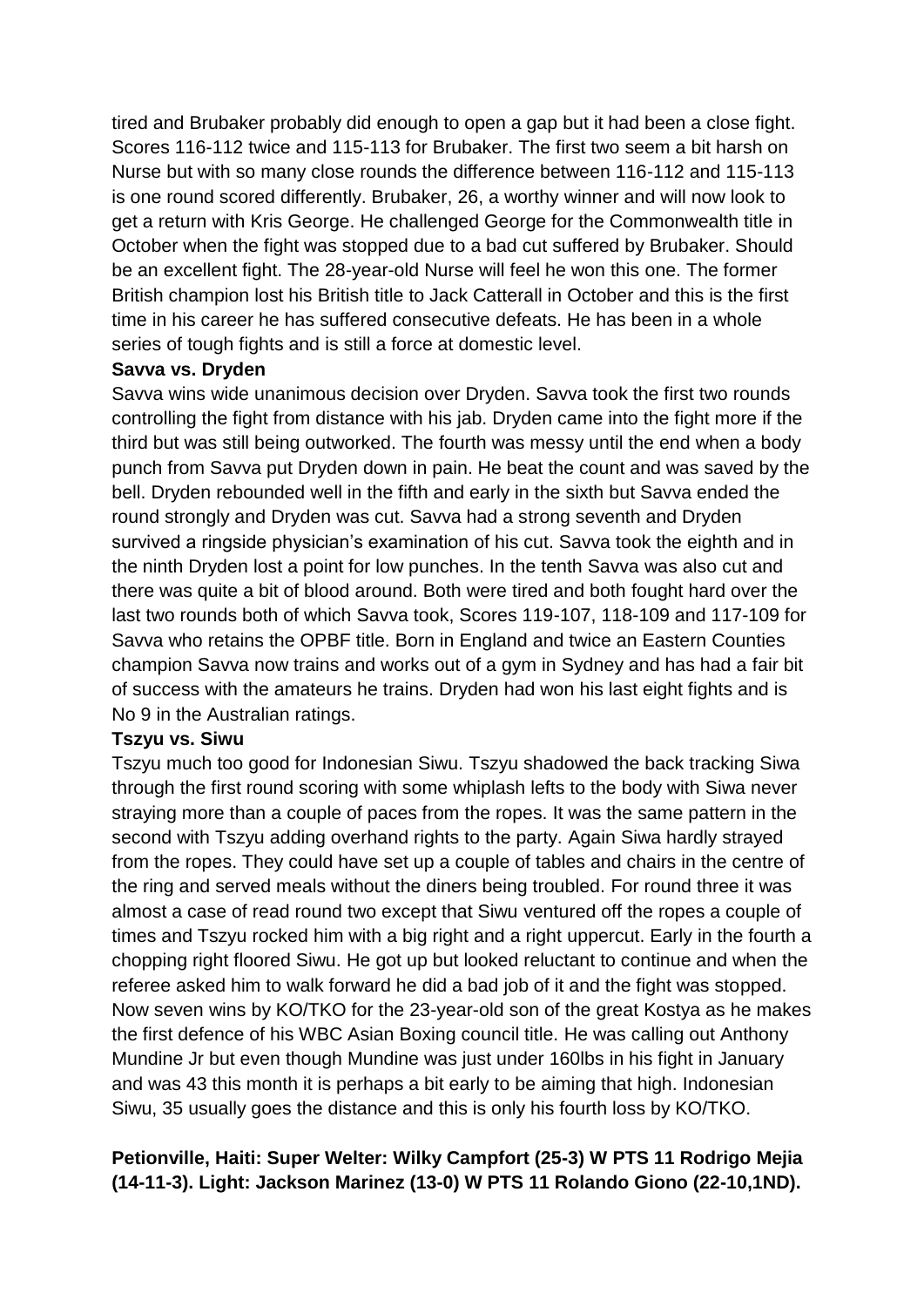# **Super Light: Evens Pierre (30-1) W KO 7 Francisco Contreras (31-9). Super Welter: Johan Perez (24-5-2,1ND) W PTS 10 Aristides Quintero (20-12-2). Light: Pablo Vicente (12-0,1ND) W KO 1 Brayner Vazquez (9-4). Light: Roger Gutierrez (19-1-1) W KO 1 Willy Morillo (4-5).**

### **Campfort vs. Mejia**

"Silky" Wilky proves too clever for modest Mexican veteran Mejia and retains the WBA Fedelatin title with comfortable unanimous verdict. Scores 110-91  $\frac{1}{2}$ , 108  $\frac{1}{2}$  -103 and 107-102 for Campfort. A twenty fight winning run earned Haitian Campfort a shot at the IBF title but he was stopped in four rounds by Jermall Charlo in 2015. In 2016 he lost a wide decision to unbeaten Pole Patryk Szymanski but he has steadied the ship with four wins and is No 12 with the WBA. Mejia, 39, the current Mexican welter champion and former national super welter champion had won his last three fights. At the show the promoter Jacques Deschamps was honoured for his contribution to sport in Haiti and in particular boxing.

#### **Marinez vs. Giono**

Good win for Dominican Marinez which nets him the vacant WBA Fedelatin title. Scores 110-99, 109-100 and 108-101 for Marinez. First step up to ten rounds (Ok eleven rounds- what a stupid distance) for Marinez. Panamanian Giono lost to Emanuel Lopez for the interim super feather title in 2015 in a title fight where neither fighter deserved to be fighting for a title. Giono has lost 3 of his last 4 contests with all of the losses to unbeaten fighters.

#### **Pierre vs. Contreras**

"The Sun City Kid" extends his run to 18 wins in a row and gets his twentieth win by KO/TKO as he finishes experienced Contreras with a body punch in the seventh. Pierre struggled to find the distance early but improved as the fight went along and the finish was impressive. Contreras was still very much in with a chance and pressing hard in the seventh with Pierre on the back foot throwing hooks. Finally a wicked left to the body sent Contreras down wriggling on the floor in agony and he was counted out. The 34-year-old Haitian has reversed his only loss and is No 1 with the WBA so right in line for a shot at Vasyl Lomachenko. It remains to be seen whether the WBA will insist on Lomachenko fighting Pierre. Sun City is not what it sounds like. It is one of the worst slum areas in Haiti. Pierre remembers his roots and goes to evangelical groups there to speak against drugs and crime and regularly buys and send food to Sun City. At 34 Contreras is no longer "Dominican Boy". This is his fourth loss in his last five fights and in fact it seems his last fight as he has now said he has finished with boxing and wants to spend more time on religious study. **Perez vs. Quintero**

Former interim WBA super light champion Perez too good for game Panamanianbased Spaniard Quintero. Scores 100-92, 99-91and 97-94 for Perez. The 34-yearold Venezuelan scored wins over 22-0-1 Yoshihiro Kamegai and 48-0-1 Paul Spadafora in title fights before losing his title to Mauricio Herrera on a majority decision in 2014. He suffered consecutive losses last year against Sadam Ali and Fabian Maidana and has dropped out of the ratings. Quintero is 0-7-1 in his last 8 fights with the fights being in five different countries.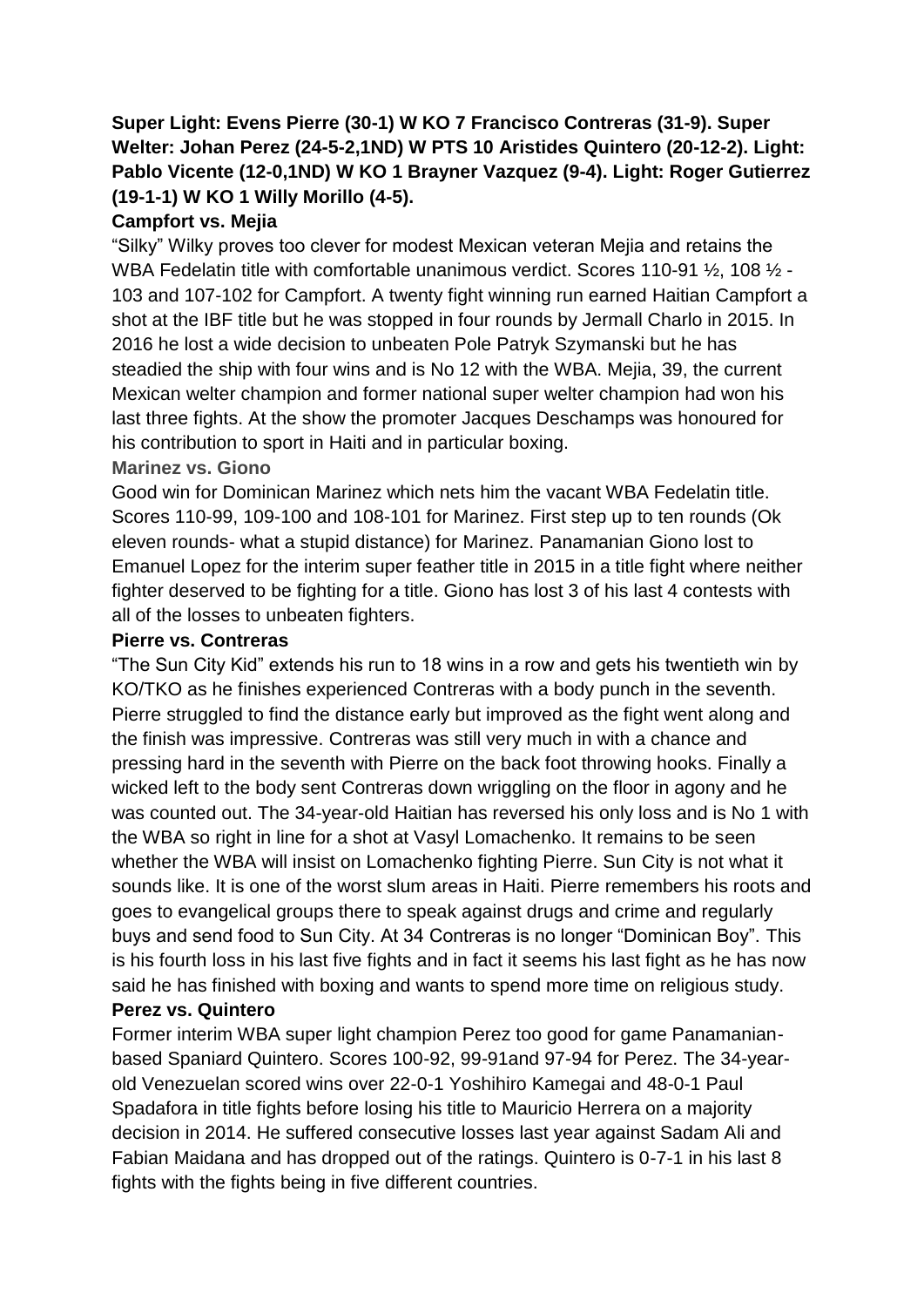#### **Vicente vs. Vazquez**

Young Cuban prospect Vicente continues to show his power as he blows away Dominican Vazquez in 69 seconds. Vazquez was charging forward into counters from Vicente. He took a couple of shots to the head and when he charged in again two rights to the head from Vicente sent him down and referee immediately stopped the fight. Vicente gets his tenth win by KO/TKO including seven in a row, it would be nine but a first round knockout was changed to a ND when on review it was seen that the finishing punch was low. Now 24 as an amateur Vicente was Cuban Youth champion, twice Cuban Senior champion and three times runner-up and the competition does not get fiercer than domestic championships in Cuba. Third loss in a row for Vazquez.

#### **Gutierrez vs. Morillo**

Venezuelan Gutierrez, 23, also has impressive inside the distance statistics He wiped out Dominican Morillo late in the first round for his sixteenth win by KO/TKO. A straight right to the head floored Morillo. He got up and was unsteady. However the referee let him continue but another right put Morillo down and the referee stopped the fight with Morillo complaining about the stoppage. Gutierrez's only loss is to more experienced Rene Alvarado on a stoppage in Los Angeles in July last year. He had won four on the bounce by KO/TKO since then but poor opposition. Morillo had won his last two fights.

#### **May 25**

**Buenos Aires, Argentina: Cruiser: Pablo Farias (30-3) W PTS 10 Jose Ulrich** 

**(17-2).** Farias wins the national title from Ulrich with a split decision that seemed a clear win for Farias. It was Farias who made the better start. He crowded the taller Ulrich cutting down the ring and scoring well to the body. He used clever upper body movement t dodge under right crosses from Ulrich and the champion could not get his jab working with Farias building an early lead. Ulrich did better over the middle rounds having a good sixth. Farias steadied the ship with a good seventh before Ulrich finally had his distance and seemed to edge the eighth and ninth. Farias boxed cleverly in the tenth and at the bell was the one celebrating. Scores 97-93 and 97  $\frac{1}{2}$  -95  $\frac{1}{2}$  for Farias and 95  $\frac{1}{2}$  -96  $\frac{1}{2}$  for Ulrich. Farias, 30, started out as a super middle and is small for a cruiser at 5'9" (175cm). He was, 19-0 at the start of his career and was knocked out in five rounds by Arthur Abraham for the WBO European title in 2012. He is now 12-1 since then and was Argentinian No 1. Ulrich was making the first defence of his title but lost his unbeaten tag in March when he was stopped in three rounds by Argentinian Juan Basualdo.

# **Toulouse, France: Light Heavy: Doudou Ngumbu (38-8) W PTS 12 Yoann**

**Kongolo (11-1).** In an incident packed tough fight Ngumbu holds on to the WBC Francophone title but only just. This one was close all the way with one knockdown making the difference. After losing a point in the fifth for infractions of the rules Ngumbu score the knockdown in the sixth. Kongolo fought hard trying to claw back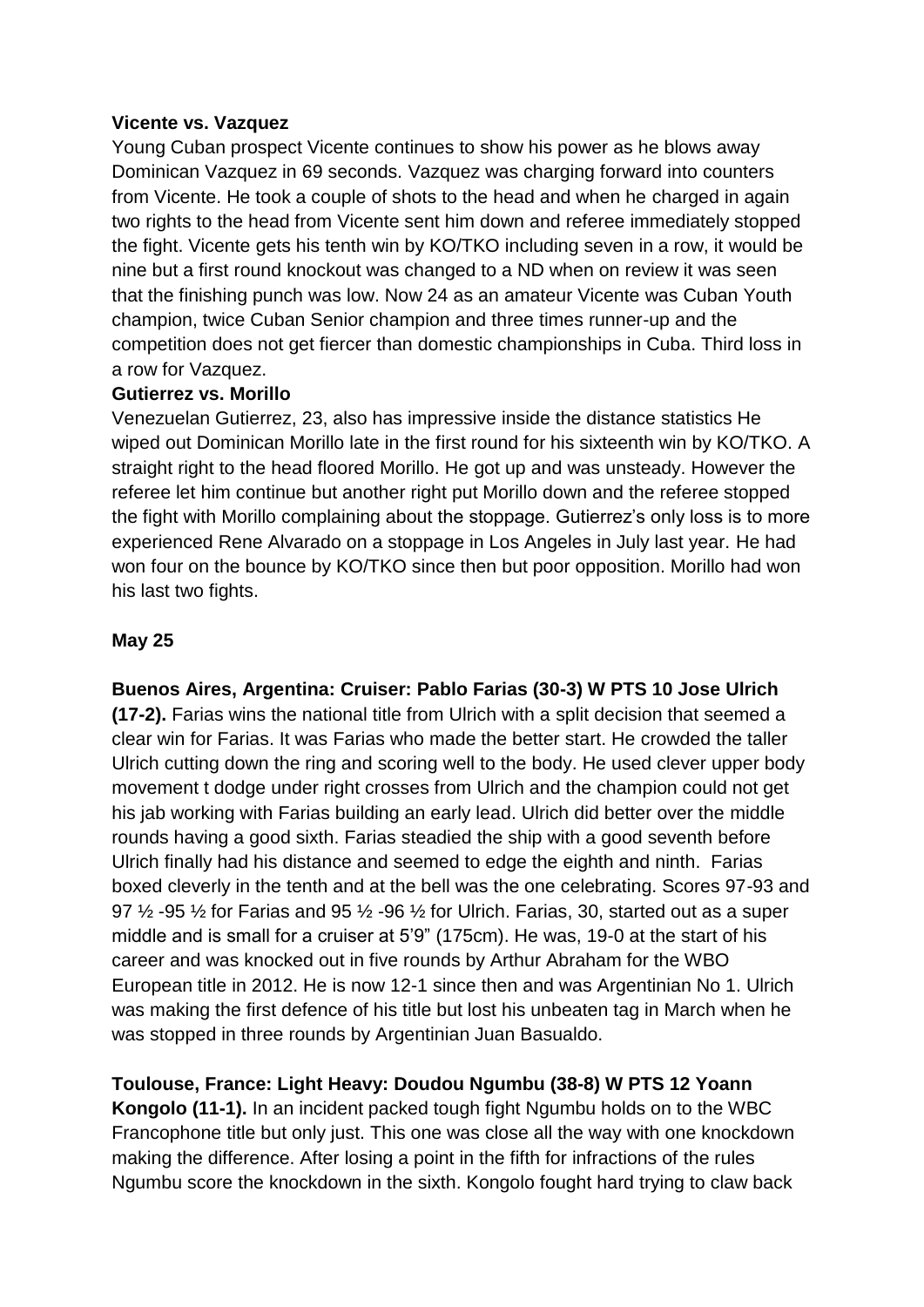those two points but in a frantic twelfth both fighters were deducted a point for fouls and that was enough for Ngumbu to hold onto the title. Scores 113-111 twice and 112-112 for the DRC-born local. Second defence for Ngumbu who had good wins last year over 20-0-2 Bilal Laggoune and Jonathan Profichet but was outpointed by Igor Mikhalkin for the IBO title in December. Swiss fighter Kongolo holds both the EBU-External title and the WBC International Silver title and deserves a return but first he returns to action in August in Saint Tropez under K1 rules.

# **Agde, France: Light: Florian Montels (13-2-2) W PTS 10 Matthieu Lehot (11-9.). Super Feather: Karim Guerfi (27-4) W PTS 6 Nikoloz Kokashvili (21-15-1) Montels vs. Lehot**

Fighting in his home town Montels wins the French title with unanimous decision over champion Lehot. Montels has now won 5 of his last 6 fights with the loss being on points against world rated Yvan Mendy. Lehot was making the first defence of the title.

#### **Guerfi vs. Kokashvili**

Guerfi, 31, gets comfortable win over Georgian. Only five weeks after losing to Michael Dasmarinas for the vacant IBO bantam title and announcing his retirement Guerfi re-appears as a super featherweight and wins of scores of 60-54 twice and 59-55. It remains to be seen whether the former European champion intends to continue or retire-for good. Seven losses in a row for Kokashvili

# **Palermo, Italy: Super Light: Massimiliano Ballisai (21-5) W TEC DEC 7 Giancarlo Bentivegna (12-2).** Ballisai wins the vacant Italian title on a technical decision after Bentivegna is cut in a clash of heads. After a cautious opening round Bentivegna forced the pace in the second with Ballisai trying to box on the outside. Bentivegna has a good fourth as he managed to pin Ballisai to the ropes for long periods and score to the body. The fourth was a messy round with too many clinches which Bentivegna probably just edged but the critical round was the fifth. As Bentivegna again tried to force Ballisai to the ropes Ballisai landed a right uppercut which put Bentivegna down. He beat the count and despite being under pressure made it to the bell. Bentivegna was marching again in a close sixth and in the seventh a clash of heads opened a serious cut on the left eyebrow of Bentivegna. Serious enough to end the fight which was decided by the cards with Ballisai winning on scores of 67-65 twice and 67-66. Bentivegna was the home town fighter and disgraceful scenes followed the result with chairs flying and a smoke bomb exploding with the police having to work hard to restore order and escort the officials to their hotel. An Important win for the 33-year-old former Italian champion. Three losses in a row against Edis Tatli for the European title, Yvan Mendy and Timo Schwarzkopf meant he could not afford to lose this one. Bentivegna, 36, had won his last four but as to a return where and when may depend on the investigations into the trouble.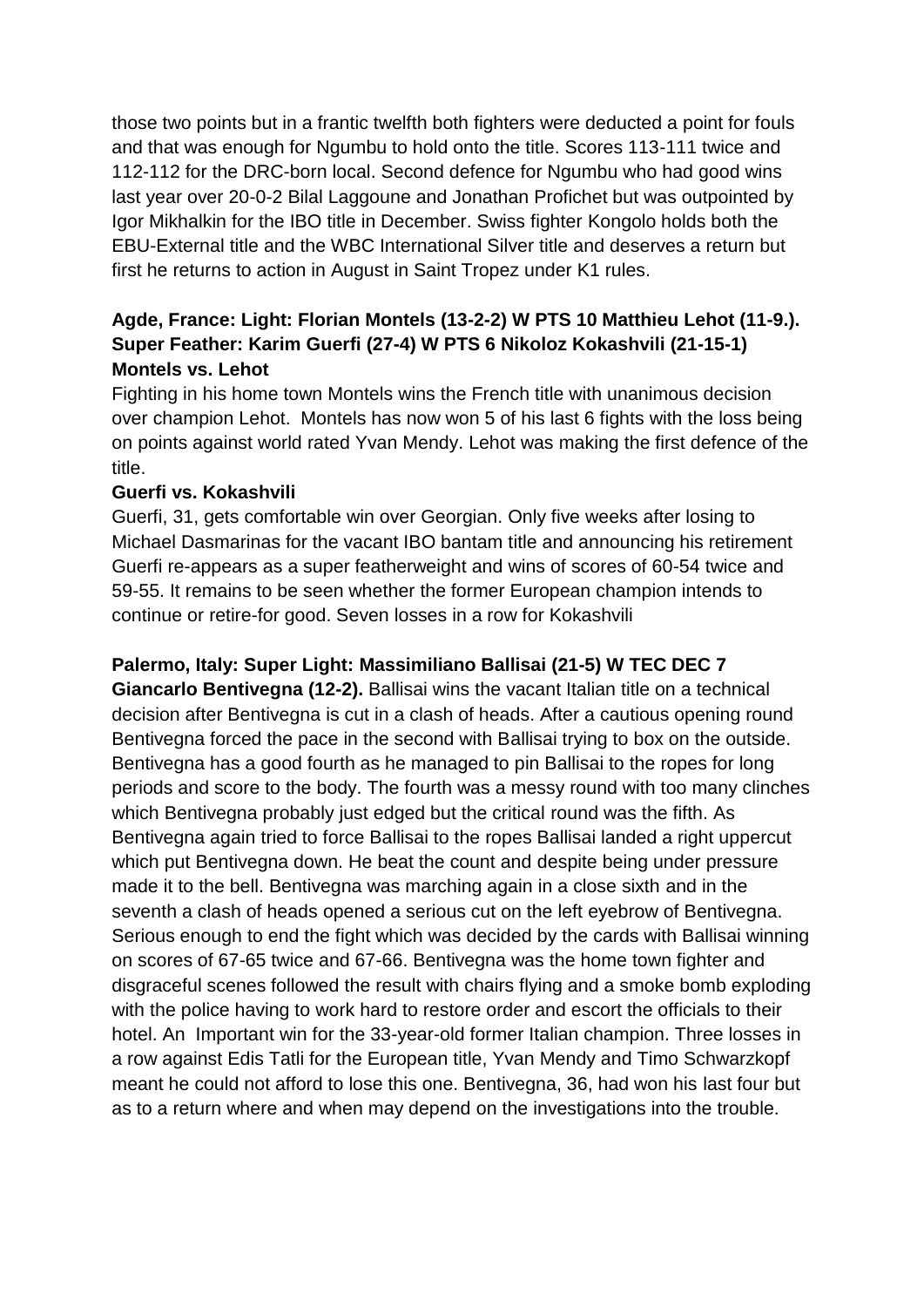#### **Warsaw, Poland: Heavy: Izuagbe Ugonoh (18-1) W RTD 2 Fred Kassi (18-8-1). Heavy: Artur Szpilka (21-3) W PTS 10 Dominick Guinn (35-12-1). Light Heavy: Norbert Dabrowski (22-7-2) W PTS 8 Robert Talarek (20-13-2). Ugonoh vs. Kassi**

Ugonoh gets very unsatisfactory win over Kassi who retires after two rounds of nonaction giving a pain in his head as the reason. Kassi constantly switched guard but with either guard all he was doing was pawing with jabs which fell short of the target. Ugonoh was tracking Kassi around the ring. He was much quicker had big advantages in height and reach and slid home a couple of jabs in a quiet first round. The second round was another non event with both fighters just pawing with jabs until the last ten seconds when Ugonoh moved in and tried some rights which missed. After the bell astonishingly Kassi retired saying that his head hurt and the non-fight was over. Ugonoh was having his first fight since being knocked out in five rounds by Dominic Breazeale in February last year and was hoping to get some work here. He was disgusted with Kassi and refused to acknowledge him in any way after the retirement. Only Kassi knows how concerning his head pain was but he made his decision. Neither fighter had landed a punch so it was not to avoid punishment so we have to respect his judgement on safety grounds.

#### **Szpilka vs. Guinn**

Szpilka returns to action with wide unanimous decision over Guinn. Southpaw Szpilka was too quick and too mobile for oldie Guinn. He was able to slot home jabs and quick rights with Guinn too slow to block or counter. Szpilka came in at his heaviest ever weight and boxed very conservatively not really forcing hard and taking no chances and Guinn was no real threat at any time. The pattern changed very little with Szpilka content to box his way to victory with Guinn mainly hiding behind a high guard and he posed no threat with the crowd showing displeasure at his lack of effort. Szpilka came off script in the last when he tried for a knockout. He put Guinn down with a left hook but Guinn got up and lasted the distance. Scores 100-89 twice and 99-90 all for Szpilka. First fight for the 29-year-old "Pin" after back to back losses inside the distance against Deontay Wilder for the WBC title and in July last year a fourth round stoppage against Adam Kownacki. Szpilka is hoping for a return with Kownacki as a way back into the ratings. At one time 43-year-old Guinn was 24-0 before losing to James Toney for the IBA title in 2005. Now he is 11-12-1 in his last 24 fights losing 3 of his last 4.

#### **Dabrowski vs. Talarek**

Dabrowski goes 2-1 ahead in fights with Talarek with unanimous decision in a gruelling eight round battle which provided plenty of action, Talarek establish a lead over the first three rounds as he marched forward getting past Dabrowski's right jab and landing hooks and uppercuts inside. By the third Talarek was showing a bad cut over his left eye but was still going strong. Early in the fourth a straight left from Dabrowski staggered Talarek and he held on desperately. Dabrowski was now badly bruised under his left eye but landed some more heavy lefts only for a gutsy Talarek to bang back as they traded punches to the bell. In the fifth a left hook from Dabrowski put Talarek down heavily. Talarek beat the count but after three thumping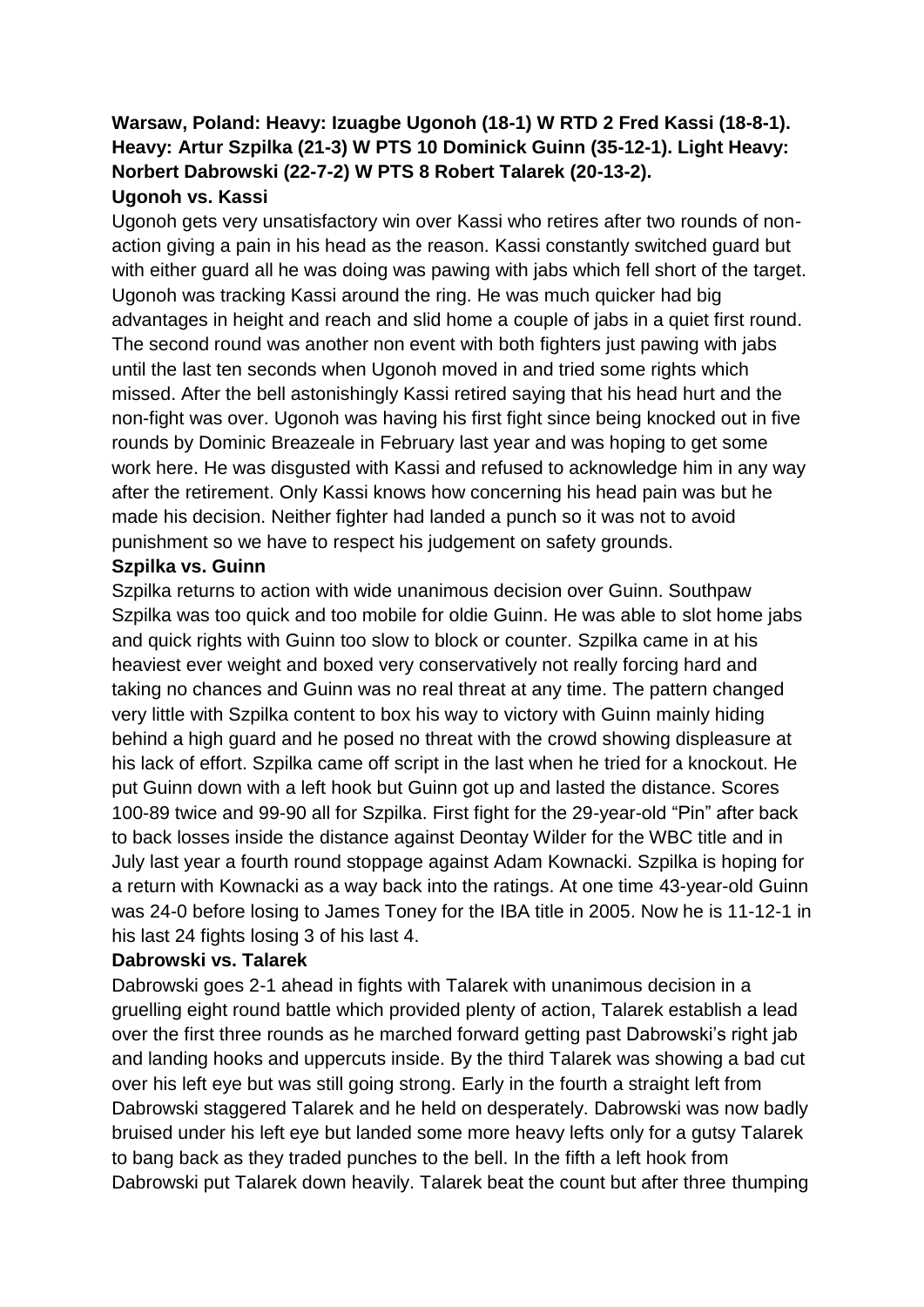lefts to the body from Dabrowski Talarek staggered across the ring and went down again. He managed to get upright and moved enough to stay out of trouble to the bell. From the sixth Dabrowski was on the front foot with Talarek suffering with blood from the cut hampering his vision and he also tired from his early fast pace. Dabrowski stayed on top and took the late rounds for the win. Scores 78-72 twice and 77-73 for Dabrowski. He beat Talarek on a majority decision in 2015 but lost to him in an eight round fight last year. Talarek lost on points to Brit John Ryder in 2016 but had won seven in a row including useful wins over 18-1King Davidson, 21-1-1 Goekalp Oezekler and former French champion Frank Haroche.

# **Tuscaloosa, AL, USA: Heavy: Robert Alonso (16-0) W TKO 2 Mike Bissett (14- 11-1). Middle: KeAndrae Leatherwood (21-5-1) W PTS 6 Julio Garcia (25-8-2) Alonso vs. Bissett**

Cuban Alonso gets a stoppage win but continues to attract very little attention considering his achievements as an amateur. He floored Bissett a couple of times on the way to his sixth win by KO/TKO. The 31-year-old 6'3" Cuban was national champion in 2007, 2008, 2009 and 2010 and won a gold medal at the Pan American Games beating Oscar Rivas in the final but failed to medal at the 2008 Olympics. He had wins over Andy Ruiz and Michael Hunter and a good few more as an amateur but after over five years as a pro is still fighting eight round contests in the boxing equivalent of the backwoods.

#### **Leatherwood vs. Garcia**

After losing a couple of high profile bouts last year home town fighter Leatherwood gets an easy one here. He bounces oldie Garcia off the canvas a couple of times on the way to a points win. Scores 60-51 for Leatherwood on the cards of all three judges. Losses to Andy lee and Caleb Truax have sent Leatherwood back to rebuild. Garcia is a name from the past. Now 43 the Cuban was 25-1-2 in his first 28 fights before losing to Juan Carlos Candelo in an IBF eliminator in 2003. He lost his next four fights and then was inactive for almost twelve years and this is his third loss since his return.

#### **May 26**

# **Quebec City, Canada: Middle David Lemieux (39-4) W PTS 12 Karim Achour (26-5-3). Welter: Custio Clayton (15-0) W PTS 12 Stephen Danyo (14-1-3).Super Light: Batyrzhan Jukembayev (13-0,2ND) W TKO 7 Jonathan Eniz (14-1-3,1ND). Light Heavy: Erik Bazinyan (19-0) W TKO 3 Alejandro Falliga (30-13-15,1ND). Lemieux vs. Achour**

Lemieux gets his victory but comes in 2lbs over the middleweight limit so does not pick up Achour's WBC Francophone or International titles. Lemieux made his usual aggressive start controlling the action with a strong jab and going to the body. Achour did not have the power to be competitive over the opening three rounds. Lemieux slowed in the fourth and Achour had a good fifth but then Lemieux upped his work rate again and was back in control. He shook Achour with a left to the head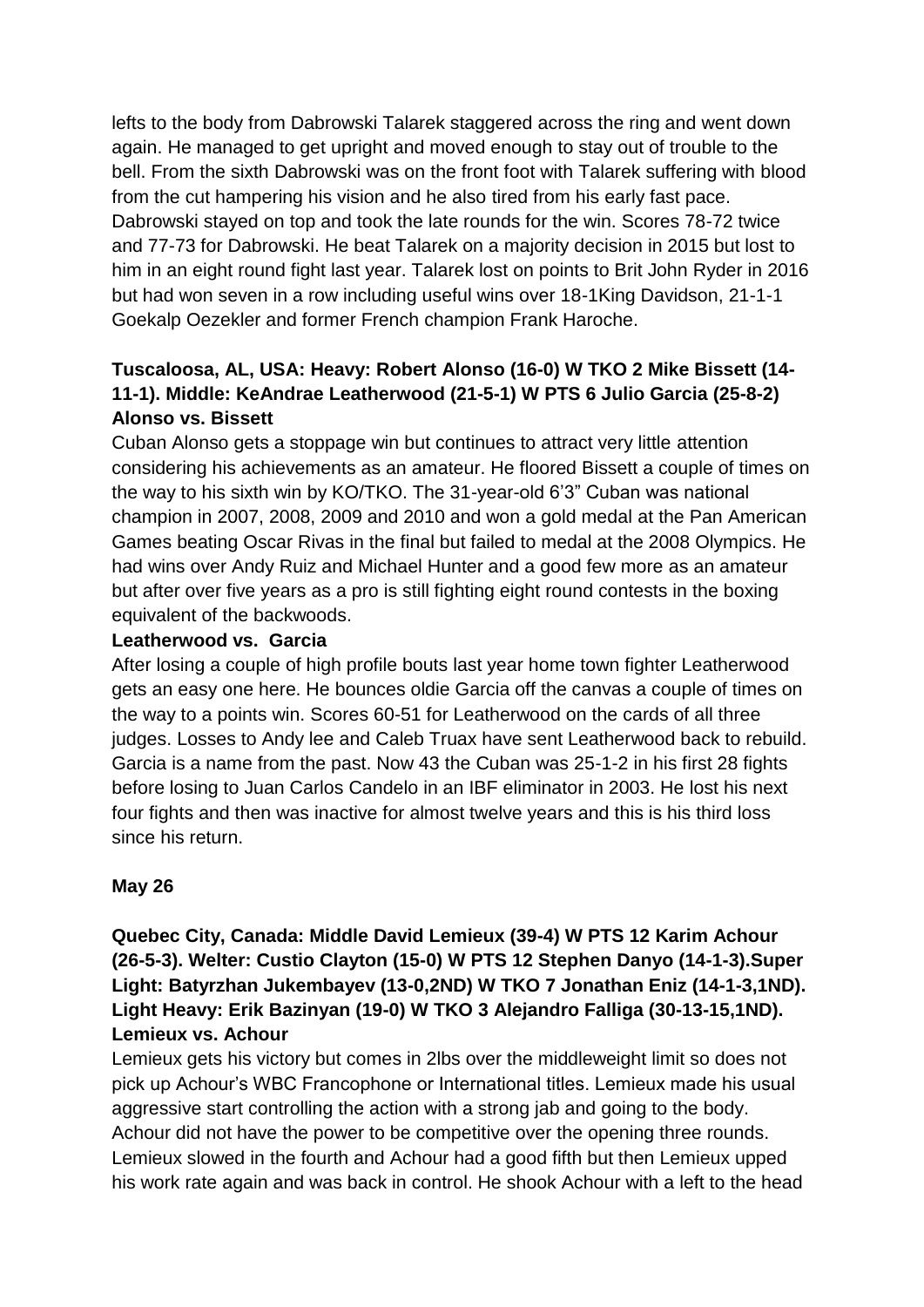in the ninth but dropped his work rate probably due to the strenuous attempt to make the weight. In the last round Lemieux sent Achour staggering across the ring and down. Achour beat the count but had to survive a torrid finish as Lemieux landed numerous head shots. Worrying for Lemieux's team was hearing their fight cry out in pain seemingly injuring his left arm. Scores 120-107,119-106 and 119-108 for Lemieux. This was his first fight since losing to Billy Joe Saunders in December. The failure to make the weight might push Lemieux up to the super middle division, Algerian-born Frenchman Achour a former EU and French champion was 12-0-1 in his last 13 fights but was never able to get a foothold in this fight and loses both his titles.

#### **Clayton vs. Danyo**

Clayton remains undefeated and retains his IBF and WBO International titles winning every round against Danyo. Clayton was giving away lots of height and reach to Danyo but after a quiet first round he began to dominate the action with Danyo constantly forced onto the retreat. A big right from Clayton had Danyo staggering in the second. In the sixth a stunning combination from Clayton had Danyo in trouble but he survive. From there Danyo looked to be content to survive and Clayton had to settle for a points victory. Scores 120-108 for Clayton from all three judges. The 30 year-old Olympian from Nova Scotia is No 7 with the WBO and continues to look impressive. English-based Dutchman Danyo, the WBO No 8, had very much flown under the radar with his only notable victory being on points against 20-2 Lloyd Elliott in November which won him the WBO European title and his rating. .

#### **Jukembayev vs. Eniz**

Southpaw Jukembayev gets another inside the distance win but has to get off the floor on the way. Jukembayev made a slow start and fellow southpaw Eniz had come to fight and was ready and willing to trade punches with the Kazak. Jukembayev began to get into his stride from the third but in the fifth two rights to the head from Eniz sent him down. He was up immediately and did not see too shaken and they fought hard through the sixth. In the seventh a thunderous right hook put Eniz down. He was badly hurt but beat the count and spat out his mouthguard to get some respite and was deducted a point. It only delayed things by a few seconds but a gutsy Eniz traded punch for punch until a couple of heavy head punches put him down again and when he got up the referee stopped the fight. The 27-year-old "777" gets his thirteenth win on the bounce and eleventh win by KO/TKO; he claims 203 wins in 243 fights as an amateur. This victory gets him the WBC Continental Americas title. The 23-year-old Eniz, the Argentinian No 4 lightweight was 5-0,1ND coming in.

#### **Bazinyan vs. Falliga**

Bazinyan adds another inside the distance win. It was a one-sided fight which Bazinyan dominated before ending it in the third. A right put Falliga down heavily and he looked very reluctant to get up. When he finally did Bazinyan dropped him twice more before the referee stopped the fight. Bazinyan, 23, now has 14 wins by KO/TKO and gets his seventh inside the distance win in his last eight fights. Fourth loss by KO/TKO for Argentinian Falliga.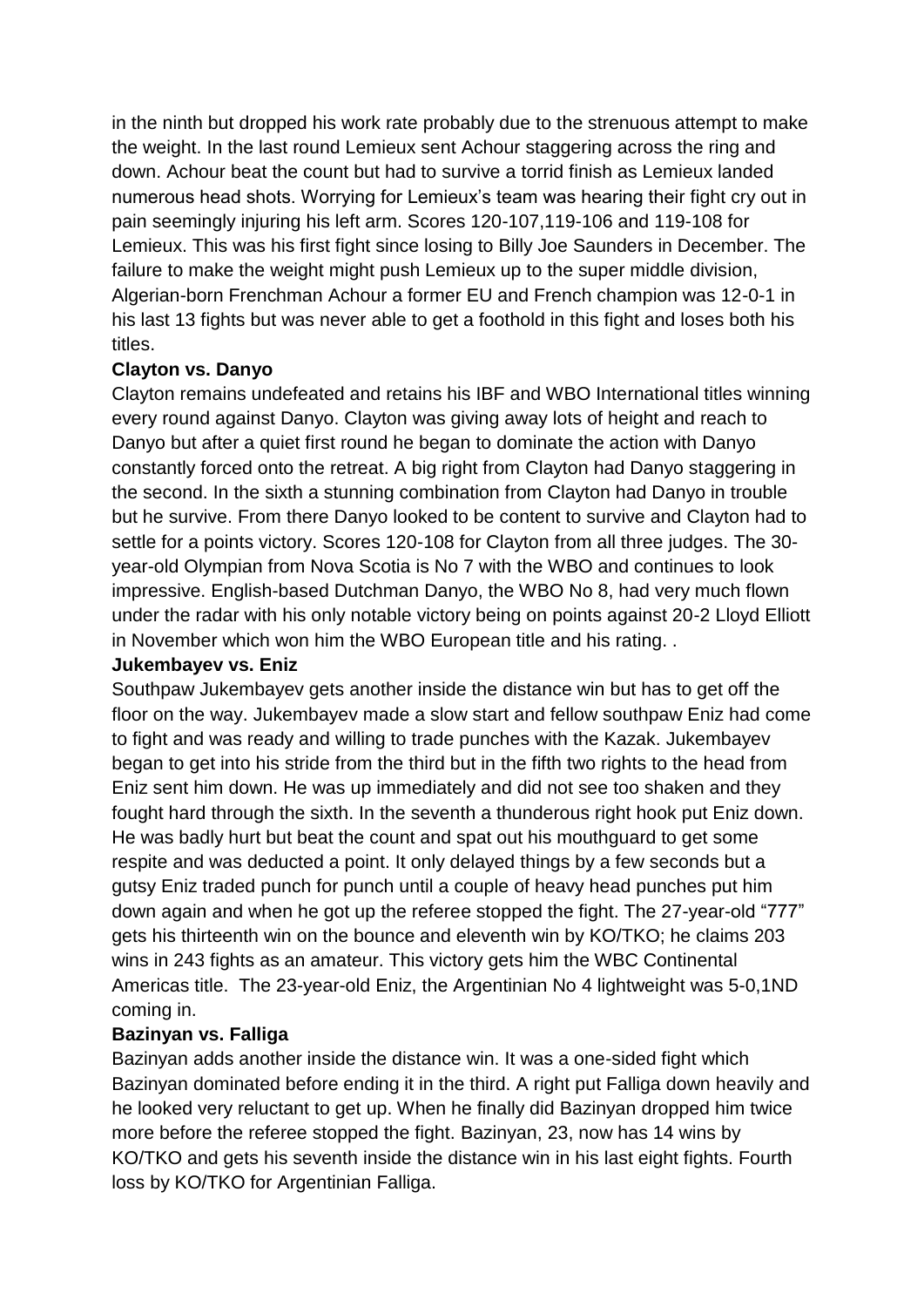# **Mexico City, Mexico: Super Bantam: Franklin Manzanilla (18-4) W TKO 5 Julio Ceja (32-3). Super Feather: Edurado Hernandez (25-0) W TKO 3 Drian Francisco (29-6-1). Bantam: Felipe Orucuta (36-4) W PTS 6 Ricardo Roman (13- 10-3). Middle: Misael Rodriguez (8-0) W PTS 6 Uriel Gonzalez (16-5-1). Manzanilla vs. Ceja**

Ceja suffers a loss due to a badly damaged nose. He could now lose his No 1 position with the WBC and will be inactive until the nose heals. Venezuelan Manzanilla attacked early taking Ceja to the ropes and scoring to the body. Ceja settled and was soon landing sharp left hooks with Manzanilla willing to trade or counter. Manzanilla started the second by forcing Ceja back with a furious attack and then used his longer reach to box and kept stabbing jabs through the defence of Ceja whose nose began to bleed heavily. Ceja attacked Manzanilla but landed a punch to the back of the Venezuelan's head and the referee indicated a point deduction for the foul. He summoned the ringside physician to examine the damage to Ceja's nose but the fight continued. Ceja stormed forward but kept running into hooks and uppercuts from Manzanilla and his nose was bleeding heavily. The problem for Ceja was illustrated at the start of the third when a strong jab from Manzanilla landed on Ceja's nose and he backed off across the ring from the pain. He then went back into the fight banging home left hooks to the body but Manzanilla was targeting the nose with jabs and uppercuts. Ceja had a good fourth. He marched forward getting home vicious left hooks to the body and rights to the head. A right shook Manzanilla badly and he was showing signs of wilting under the pressure but the nose injury was too bad and Ceja was not allowed to continue. The former interim WBC super bantam champion has no luck at all having lose a majority decision to Jamie McDonnell for the vacant IBF title and being caught cold and stopped by Hugo Ruiz which cost him his interim title. He was at the front of the queue for a shot at Rey Vargas for the WBC title but that looks unlikely any time soon. Big win for Manzanilla. He has won 7 of his last 8 fights mainly against reasonable level domestic opposition but the loss in that run was in December against relative novice Belmar Preciado.

#### **Hernandez vs. Francisco**

The punch power of young Hernandez proves too much for experienced Filipino Francisco. A concerted body attack quickly had Francisco wilting and his corner pulled him out of the fight at the end of the second round. Hernandez is still only 20 having turned pro at 16. He is No 4 with the WBC and has 22 wins by KO/TKO and incredibly has won his last 19 that way including former WBC champion Victor Terrazas in his list of victims. Francisco is another valuable scalp. The 35-year-old Filipino suffers only his second loss by KO/TKO. He went 24-1-1 in his first 26 fights before losing to Chris Avalos. He lost to Thai Tepparith for the interim WBA super fly title in 2011. Hernandez retains his WBC Youth title by beating a guy who is 35! Try explaining that to some who has never heard of sanction body stupidity.

#### **Orucuta vs. Roman**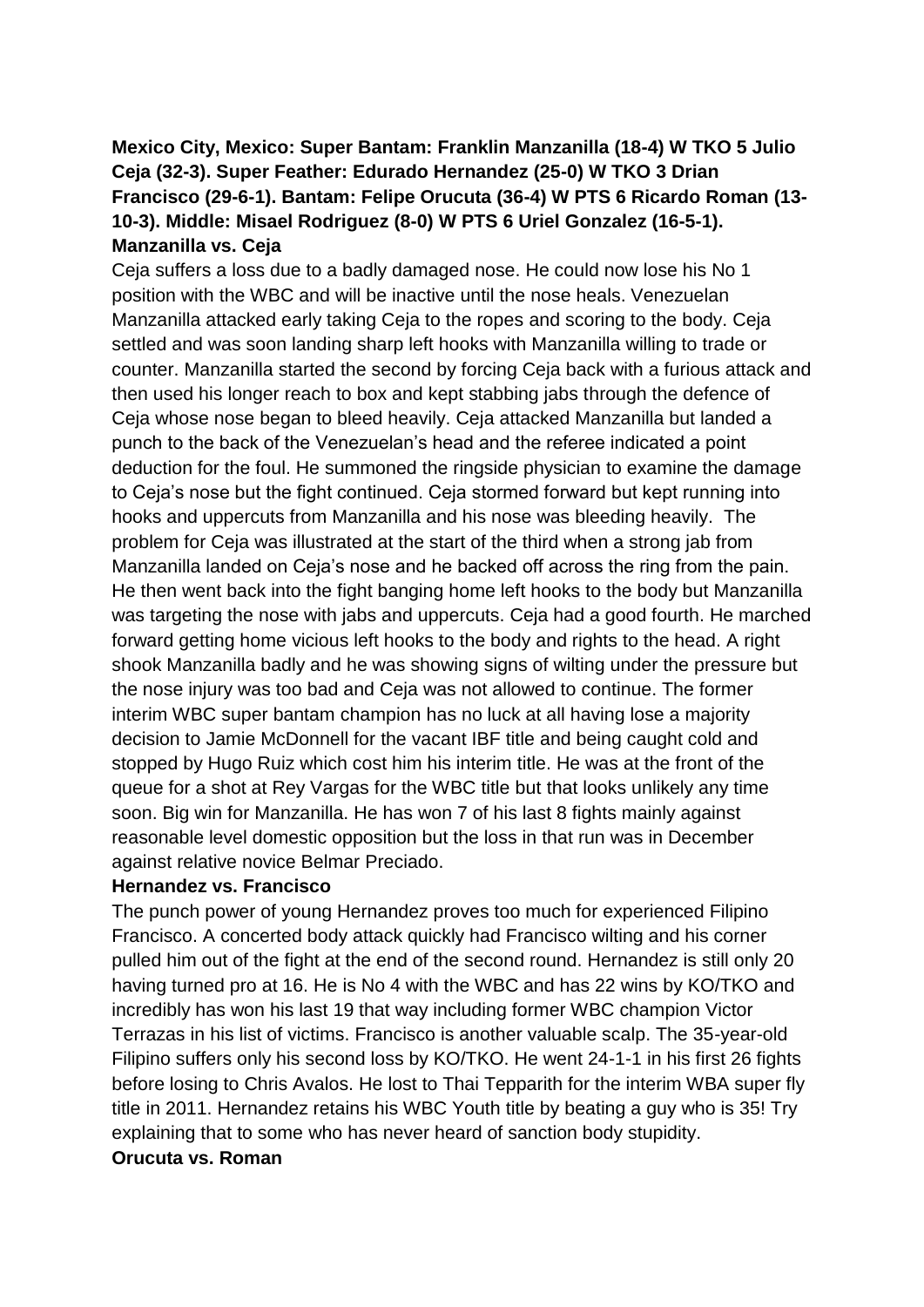Orucuta keeps alive his remote chance of another world title shot with win over former victim Roman. Orucuta was well on his way to victory after putting Roman down three times before Roman pulled out blaming an arm injury. The 32-year-old Orucuta had two shots at the WBO super fly title against Omar Narvaez. Both fights were in Argentina and Narvaez won the first on a split decision and the second on a majority decision. Orucuta is rated No 9 with the WBC so there is a very faint chance of another title fight, Roman was stopped in seven rounds by Orucuta in 2015 but was coming off a win over former WBO flyweight champion Julio Cesar Miranda in October.

#### **Rodriguez vs. Gonzalez**

Olympic bronze medallist Rodriguez gets past a competitive Gonzalez for another win. A reputed puncher with twelve wins by KO/TKO Gonzalez gave Rodriguez a good test and his hardest fight so far but Rodriguez was a good winner. Scores 60- 55 twice and 59-56. The 6'1" (185cm) 24-year-old from Chihuahua is making good progress. Third loss in a row for Gonzalez but the other two were against Jaime Munguia and Steven Butler.

# **Biloxi, MS, USA: Feather: Tugstsogt Nyambayar (10-0) W KO 3 Oscar Escandon (25-4). Super Light: Argenis Mendez (25-5-1,1ND) W PTS 10 Eddie Ramirez (17-2). Super Welter: Jeison Rosario (15-1-1) W PTS 10 Justin DeLoach (17-3).**

#### **Nyambayar vs. Escandon**

Mongolian "King Tug" collects his biggest scalp so far as he bounces former interim champion Escandon on the canvas five times. Both made fast starts with the smaller Escandon surging forward with his jab and both landed good rights to the head. Escandon was coming forward and finding gaps for his jab and right crosses. Nyambayar landed a couple of left hooks and then slipped and went down just as Escandon landed a right to the head. He was up immediately and after the eight count Escandon was wild with his punches and Nyambayar landed some stiff jabs. Escandon was pressing again at the start of the second but Nyambayar was landing some hefty counters. Escandon was outworking Nyambayar but a left to the body sent him staggering back and an overhand right put him down. He was up at three and when the action resumed tried to take the fight to Nyambayar but was floored by a powerful straight right. He beat the count and instead of focusing on finishing the fight Nyambayar did a bit of showboating and the bell went. Escandon tried to march forward in the third but a right cross to the head dumped him in a corner. He beat the count and waded into Nyambayar but a counter right floored him. He was up quickly and when two rights sent him stumbling back and down the referee stopped the fight. The 25-year-old Nyambayar was an outstanding amateur winning a silver medal at the World Championships at the age of 17 and also won a silver at the 2012 Olympics ending with a 245-34 record as an amateur. The WBC have him at No 10 super bantam. Colombian Escandon at 5' 1  $\frac{1}{2}$ " (156cm) is small for the weight but is a former interim WBA super bantam and WBC feather champion. This is his first fight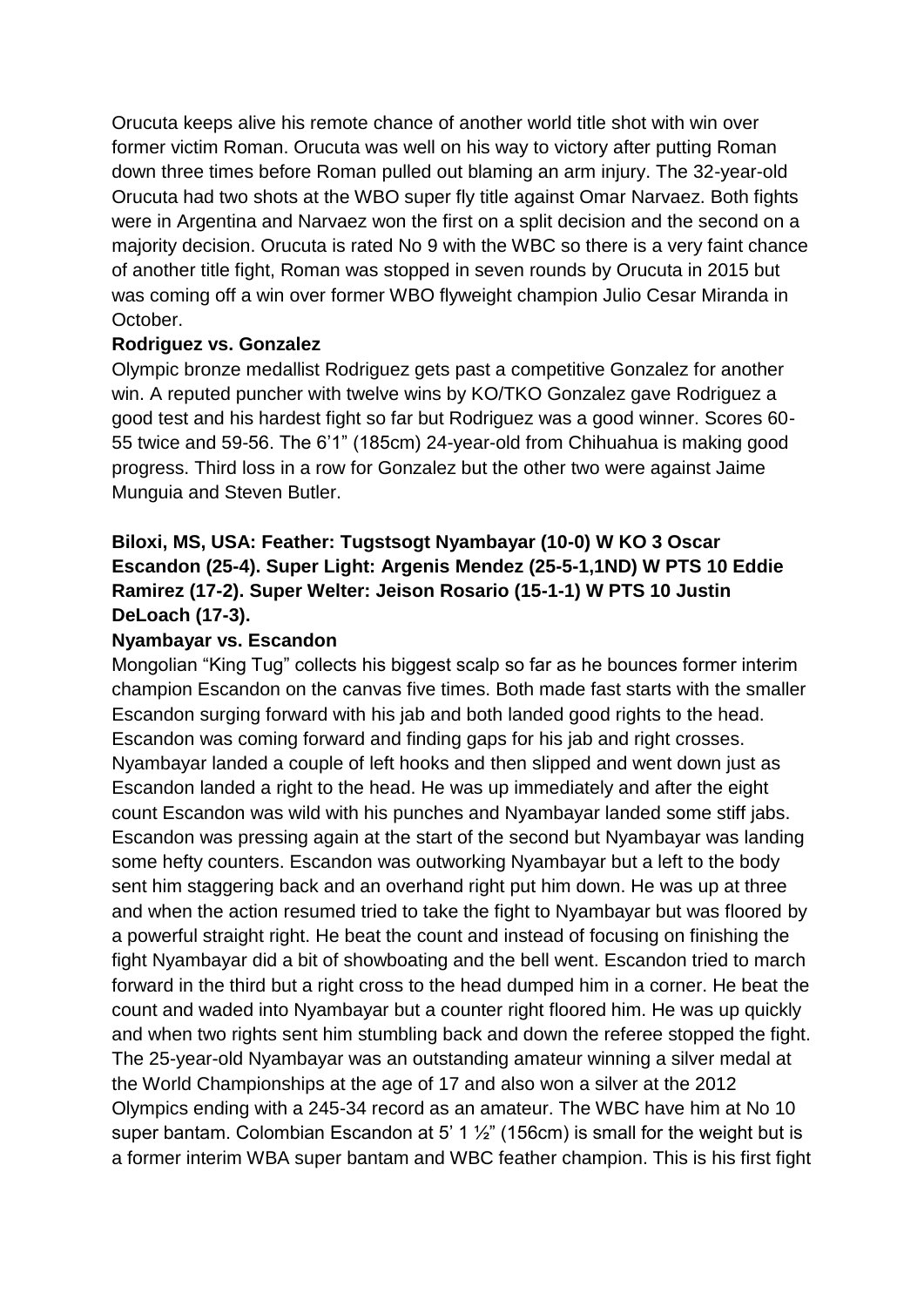since losing on a seventh round stoppage against Gary Russell for the WBC title in May last year.

### **Mendez vs. Ramirez**

Mendez easily beats Ramirez flooring him five times to show there is still plenty of life in the former IBF super feather champion and that this was too ambitious a step for the young fighter from Illinois. Mendez was on the front foot immediately tracking Ramirez and trying a few rights. In the second Ramirez attacked hard with Mendez on the defensive. Ramirez had Mendez on the ropes and scored with some good left hooks. That seemed to ring Mendez's alarm bell and he drove forward taking Ramirez to the ropes and landing a couple of left hooks and a right to the head. Ramirez fought back but a right to the chin dropped him to his hands and knees. He was badly shaken and looked very unsteady as he made it to his feet but the bell went before Mendez could do any more damage. A left followed by a right floored Ramirez in the third but he survived and fought back well. In the fifth a left to the body followed by a left to the head again put Ramirez down. He was up quickly but three overhand rights dropped him to his knees and it looked like the end. Somehow he got up and again fought back hard. From there Ramirez punched, and brawled his way through the rest of the fight. He had a good eighth but Mendez always looked dangerous. Scores 99-87, 98-88 and 97-89 for Mendez. Dominican Mendez, 30, has been through a series of top flight matches beating Miguel Valdez but losing to Rances Barthelemy, Robert Easter and Luke Campbell. He has slipped out of the ratings but is still not ready to be just another scalp. "Scorpion" Ramirez, 25 had put together a 17 bout winning streak but in October was blown away inside a round by Antonio DeMarco. It seems that he is competitive to a certain level but above that his leaky defence makes him very vulnerable.

#### **Rosario vs. DeLoach**

Rosario makes it a good night for boxers from the Dominican Republic as he floors and outpoints DeLoach. Second useful win for Rosario since his crushing loss to Nat Gallimore in April last year. He had DeLoach on the floor in the sixth and tenth rounds on the way to the unanimous decision on scores of 97-91 twice and 96-92. Rosario is 3-0-1 since losing to Gallimore and this is his biggest win by a long way. After a run of victories over useful opposition in his last fight in July DeLoach also lost to Gallimore being floored twice before retiring after five rounds so two losses in a row for DeLoach.

**Buenos Aires, Argentina: Super Bantam: Alberto Melian (3-0) W PTS 10 Sergio Sosa (10-1).** Olympian Melian decisions unbeaten Sosa. Melian is a very quick, very flashy fighter and he sped around the ring with Sosa tracking him. Melian was firing rapid combinations then changing position landing some more and leaving Sosa swishing air. Sosa kept plugging away and had some success when he could pin Melian down but generally he was punching where Melian had been and getting caught with punches from where Melian now was. Sosa strayed low a couple of times and was docked a point for yet another low punch in the third. He never gave up chasing but the speed, movement and variety of Melian's work was just too much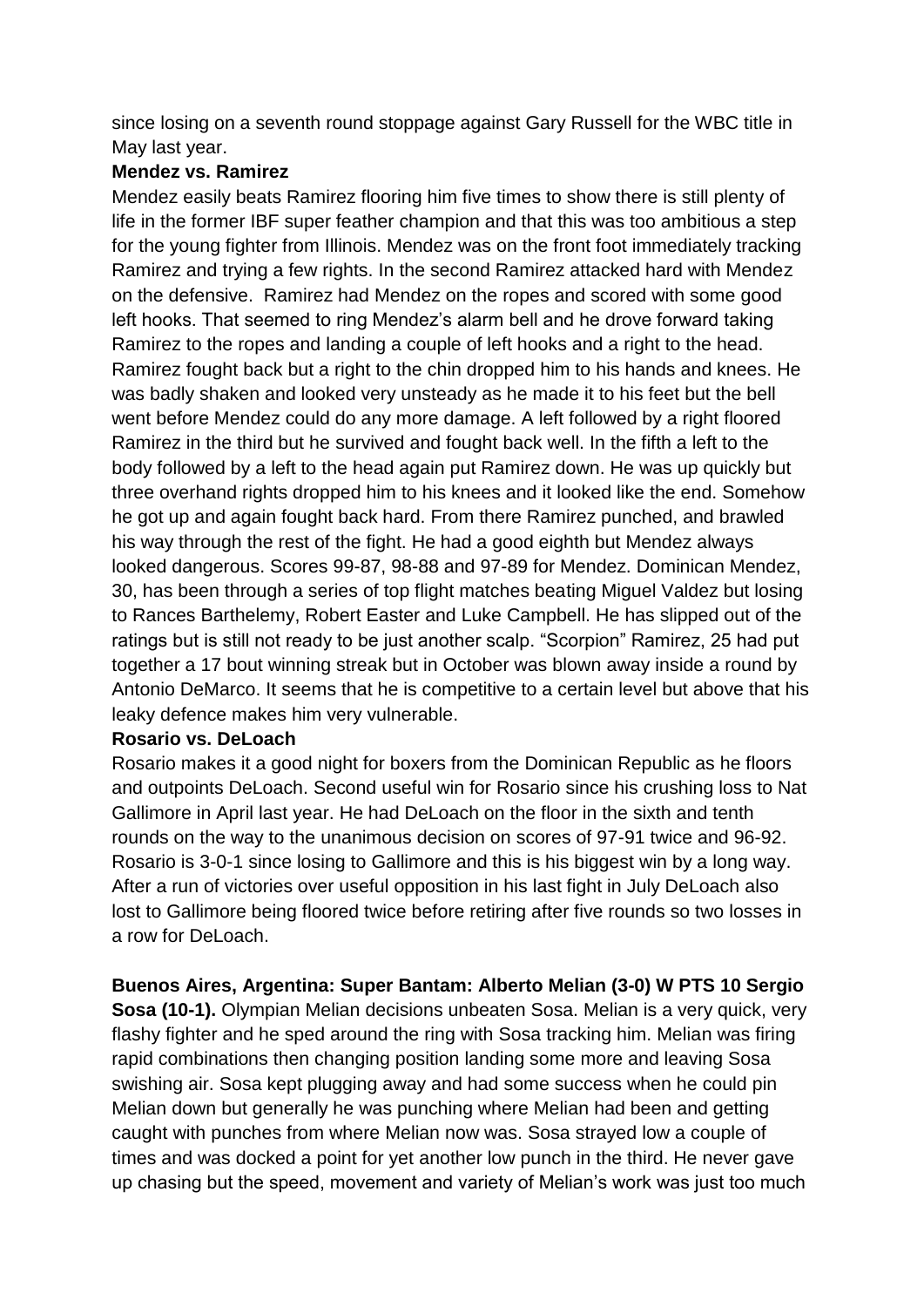for him and he lost clearly. Scores 100-89, 97-92, 97 ½-92 ½ all for Melian. He represented Argentina at both the 2012 and 2016 Olympics and after turning pro won the national title in only his second fight. His title was not on the line here. With his red Mohican haircut and flashy style he is a big favourite with the fans. If there is a downside it was that he never really hurt Sosa and he has a bad habit of complaining continually for every minor infraction and glancing at the referee to makes his claim-not a smart thing to do. Sosa, 23, had previously only fought in four and six round fights and against very ordinary opposition Melian was too big an ask for him as he was going past six rounds for the first time

# **Tweeds Head, Australia: Light Heavy: Reagen Dessaix (14-1) W KO 2 Peter Ako Ricketts (17-3). Super Middle: Kerry Foley (18-3-1) W Gutram Ngoya (11-0). Dessaix vs. Ricketts**

Local fighter Dessaix outclasses Ghanaian Ricketts. Dessaix had big edges in height and reach and had no problem finding the target. After winning the first round Dessaix ended the fight in the second for his ninth win by KO/TKO. He wins the vacant IBF International and WBA Oceania titles with his seventh victory in a row. Ricketts lost every round against Isaac Ekpo for the Commonwealth super middle title in 2014. He was inactive in 2015, had one fight in 2016 and one in 2017 so no real test.

#### **Foley vs. Ngoya**

Total mismatch sees former Australian champion Foley kayo Tanzanian in 59 seconds. Foley forced Ngoya into a corner and unloaded with both hands. Nagoya punched his way out of the corner but a left hook sent Ngoya crashing into the ropes and to the floor and he lay prone on his back and was counted out. The 30-year-old from Sydney, the Australian No 6 light heavy makes it 16 wins by KO/TKO as he gets his second win of the year. Ngoya's record meaningless as his eleven victims had only ten wins between them.

#### **Freeport, Bahamas: Heavy: Sherman Williams (40-15-2) W TKO 2 Epifiano**

**Mendoza (43-27-1)** in a battle of oldies and fatties Williams floors and stops Mendoza in two rounds. Mendoza utilised some rough tactics until Williams put him down in the second with his "Conch Punch". And the fight was stopped. The 45-yearold "Tank" was having his first fight for 17 months. No weights given but last time out the 6'1" (180cm) William was 255lbs. Colombian Mendoza, a mere 42, now has 17 losses by KO/TKO. Back in 2000 when he started he was 150lbs. Last time he fought he was 213lbs down from 251lbs. So he is carrying an extra 63lbs and since he has not grown a third leg it leaves him with an awful fat frame.

#### **Lahti, Finland: Cruiser: Tamas Lodi (19-10-2) W TKO 3 Sami Enbom (17-2).**

Hungarian Lodi brings the career of local boxer Enbom to an end with a third round stoppage. The visitor was just too strong for Enbom and dominated the fight. He put Enbom down in the second and twice more in the third to force the stoppage. There was controversy over whether Enbom should have been give some recovery time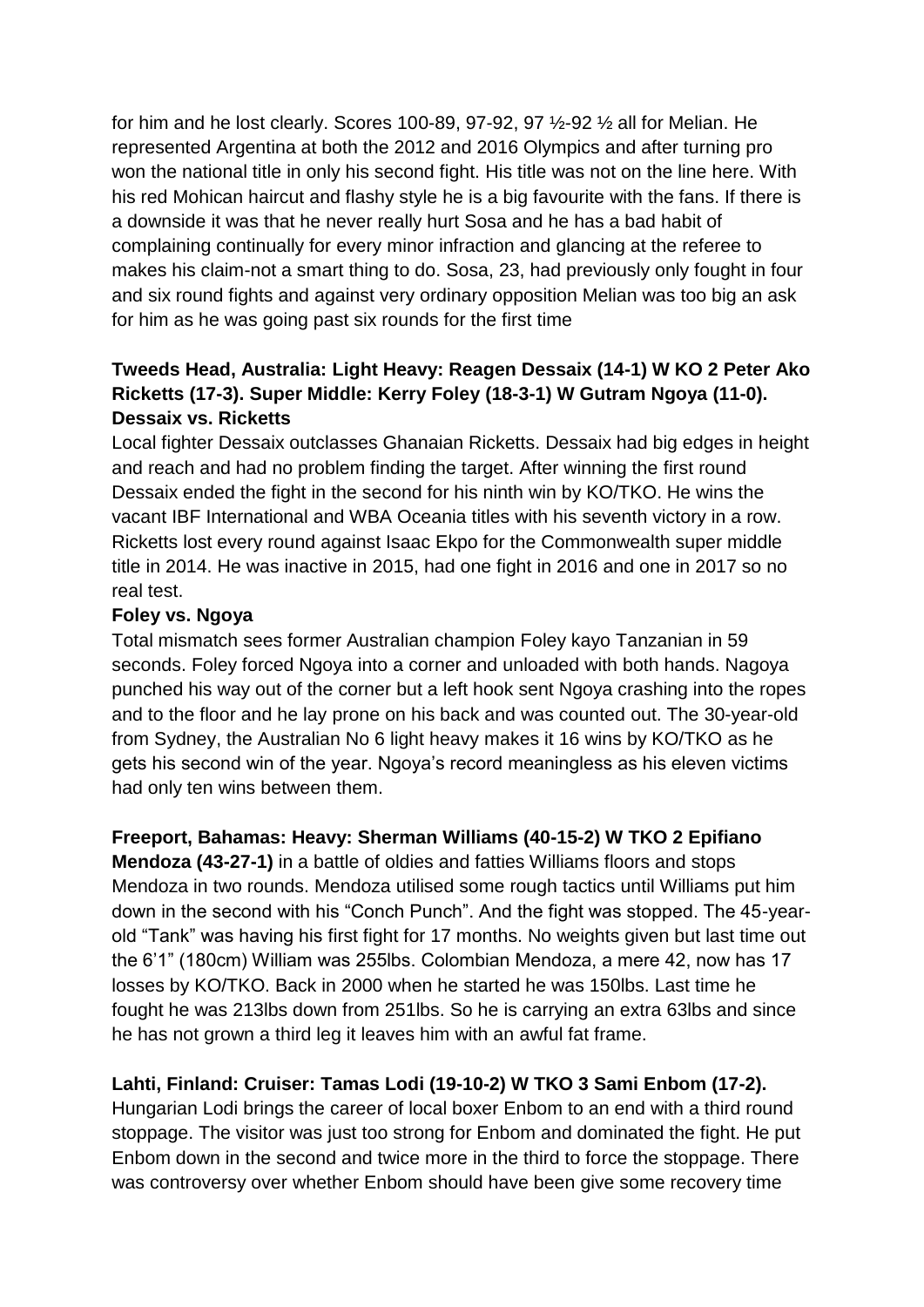after being wrestled illegally to the floor but it would have made no difference in the long run. Lodi had lost his last four fights but to very tough opposition including a fourth round stoppage by Belgian Yves Ngabu for the European title in his last fight in June. He wins the vacant WBO European title but I hate to think the WBO will rate him the world's top 15 just because he won this title. Enbom's other loss was a sixth round stoppage by Dominic Boesel in March last year. It seems he will now retire and train boxers.

# **Hamburg, Germany: Light Heavy: Leon Harth (17-3) W TEC DEC 6 Karel Horejsek (12-10-3). Super Light: Artem Harutyunyan (4-0) W TKO 2 Milos Janjanin (11-13). Light: Robert Harutyunyan (4-0) W PTS 6 Ruben Garcia (4-4- 2).**

# **Harth vs. Horejsek**

Harth gets technical decision after the fight is stopped due to a bad cut over the right eye of Harth caused by a clash of heads. Over the first four rounds the taller Harth was leading the way scoring with his left jabs a right crosses. Horejsek was on the defensive only fighting in spurts and really just looking to survive. That changed in the fourth when Harth was cut. That fired up Horejsek and Harth went on the defensive. Horejsek pressed hard in the fifth and looked to have scored a knockdown in the sixth. The referee riled it a slip but when Harth got up the referee took him over to be examined by the ringside physician who advised the fight be stopped. Harth, an Armenian based in Germany was in front on the cards and wins the vacant IBO Continental title. His three losses have been in tough asks against Murat Gassiev, Krzys Wlodarczyk and unbeaten Artur Mann. Czech Horejsek showed in the fifth and six that he could be dangerous. He has also been in hard fights losing this year to Rocky Fielding and Sven Fornling

# **Harutyunyan vs. Janjanin**

Olympian Harutyunyan halts Bosnia early. Harutyunyan attack throughout the first. He showed quick accurate punching and plenty of smart skills. In the second he landed a volley of punches until a left to the body dropped Janjanin to his knees. After the count a right to the ribs put Janjanin down for a second time and the towel came flying in from his corner. The 27-year-old Armenian born Harutyunyan won bronze medals for Germany at both the Rio Olympics and the European Championships. He and his brother Robert came to Germany as children escaping the conflict between Armenia and Azerbaijan and spent many of their early years in a refugee camp. They are trained by their father-in-law former WBO lightweight champion Artur Grigorian. Both brothers are worth watching. Bosnia Janjanin is now 1-8 in his last 9 fights.

# **Harutyunyan vs. Garcia**

Harutyunyan outboxes useful Spaniard Garcia. Like his younger brother Robert is a clever stylish boxer with a good skill set. He outboxed Garcia without ever really having the Spaniard in trouble. Garcia had a good second round but other than that Harutyunyan was just too quick and slick for him and Harutyunyan won the unanimous decision. The 29-year-old Harutyunyan was also a good class amateur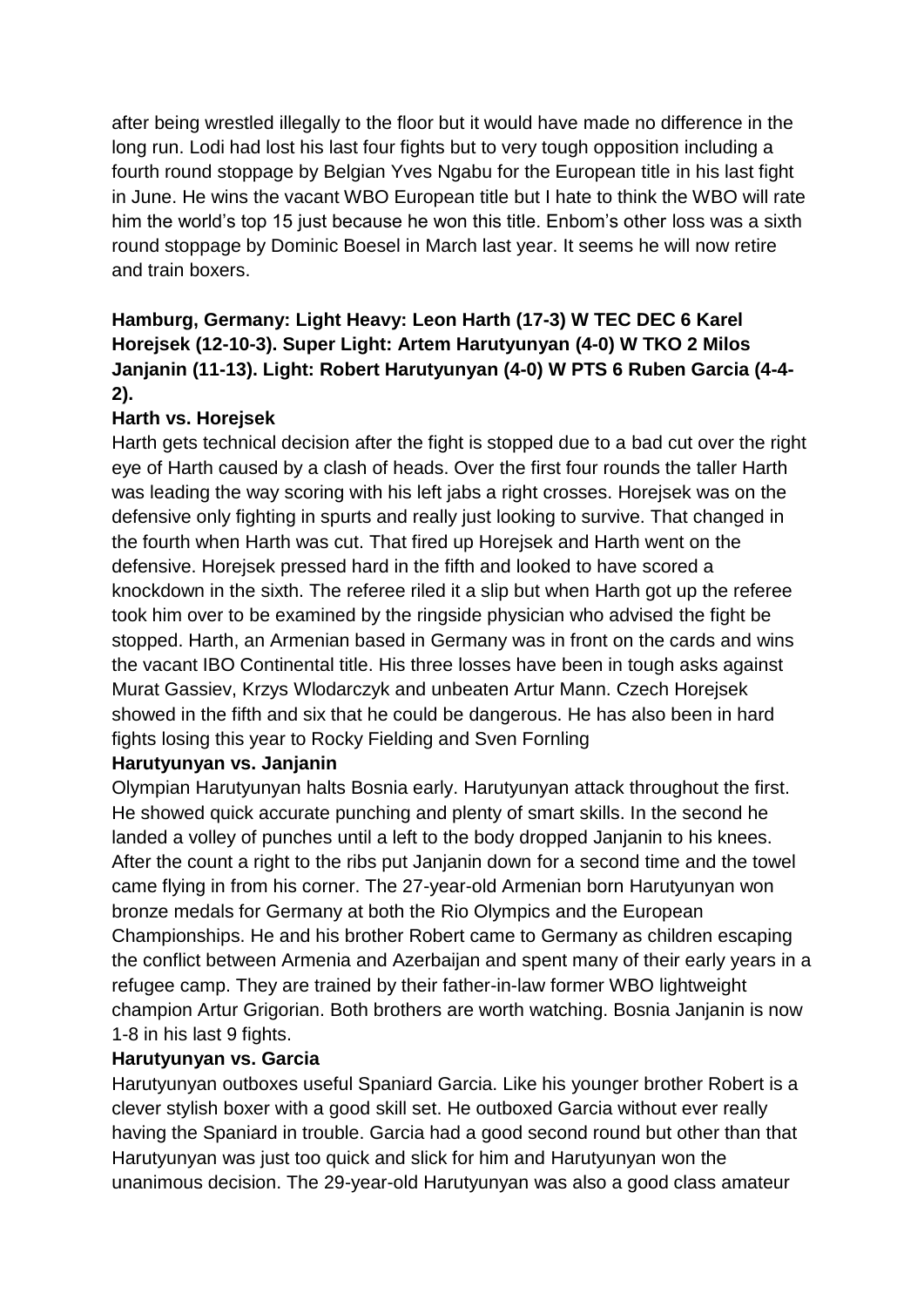competing at the World Championships. Brother Artem qualified for Rio through the AIBA Pro but Robert had to go via the European Qualifiers which were in Baku and due to the political situation between Armenia and Azerbaijan he decided not to compete.

# **Rosarito, Mexico: Super Light: Antonio Lozada (40-2) W TKO 1 Christian Valverde (13-6). Welter: Humberto Soto (67-9-2,1ND) W TKO 2 Joel Juarez (32- 30-2). Middle: Paul Valenzuela (23-7) W TKO 2 Israel Ornelas (10-6-2).** 16

#### **Lozada vs. Valverde**

Short and violent as Lozada stops Valverde inside a round but for a while an upset looked possible. Towering over Valverde Lozada shadowed him around the ring before trapping Valverde in a corner. He threw a right that landed on the back of the head of a ducking Valverde but followed that with a right to the body that sent Valverde down in considerable pain. He made it to his feet and when the action resumed Lozada was again on the prowl but throwing wild swings and he walked onto a huge right from Valverde. His legs went in different directions and he was badly hurt. Valverde piled into Lozada landed a couple of swings and Lozada was in deep water but then threw a straight left sent Valverde stumbling back and as they traded punches a body punch sent Valverde down to his knees. He made it to his feet but the referee stopped the fight. First fight for Lozada since his come from behind upset tenth round stoppage win over Felix Verdejo in March. That win saw him rated No 8 by the WBC and this win over Valverde makes it 34 wins by KO/TKO. Valverde was a decent 8-2 in his last 10 fights and that counter right nearly caused a gigantic upset.

#### **Soto vs. Juarez**

Having his first fight in 14 months a balding and fleshy little Soto was just too good for a very shop worn Juarez. Soto was giving away a lot in reach and height but boxed his way through the first. Juarez pressed in the second but a right to the head dropped him. When the action resumed he again tried to take the fight to Soto but was driven back and a couple of rights saw him drop to one knee and he just sat out the count. At 38 the former WBC super feather and lightweight champion is only an occasional fighter these days. He had just one fight in 2015, one in 2016 and was inactive in 2017 but he was still too much for the 39-year-old Juarez who has lost 11 of his last 12 fight with all 11 losses by KO/TKO and all inside five rounds.

# **Valenzuela vs. Ornelas**

Valenzuela just punches too hard for a feisty Ornelas. Valenzuela was landing some heavy stuff in the first and showered Ornelas with left hooks to the body in a very punishing second. Undeterred Ornelas was forging forward in the third until he walked onto a right to the head that dropped him. He was up at eight but was floored immediately by a left to the body. Again he made it to his feet but after another body punch put him down the fight was stopped. Valenzuela was 2-3 in his last five fights going into this one but the three losses were against Wilky Campfort, Tony Harrison and Jaime Munguia. This is win No 16 by KO/TKO and last month he won a fight in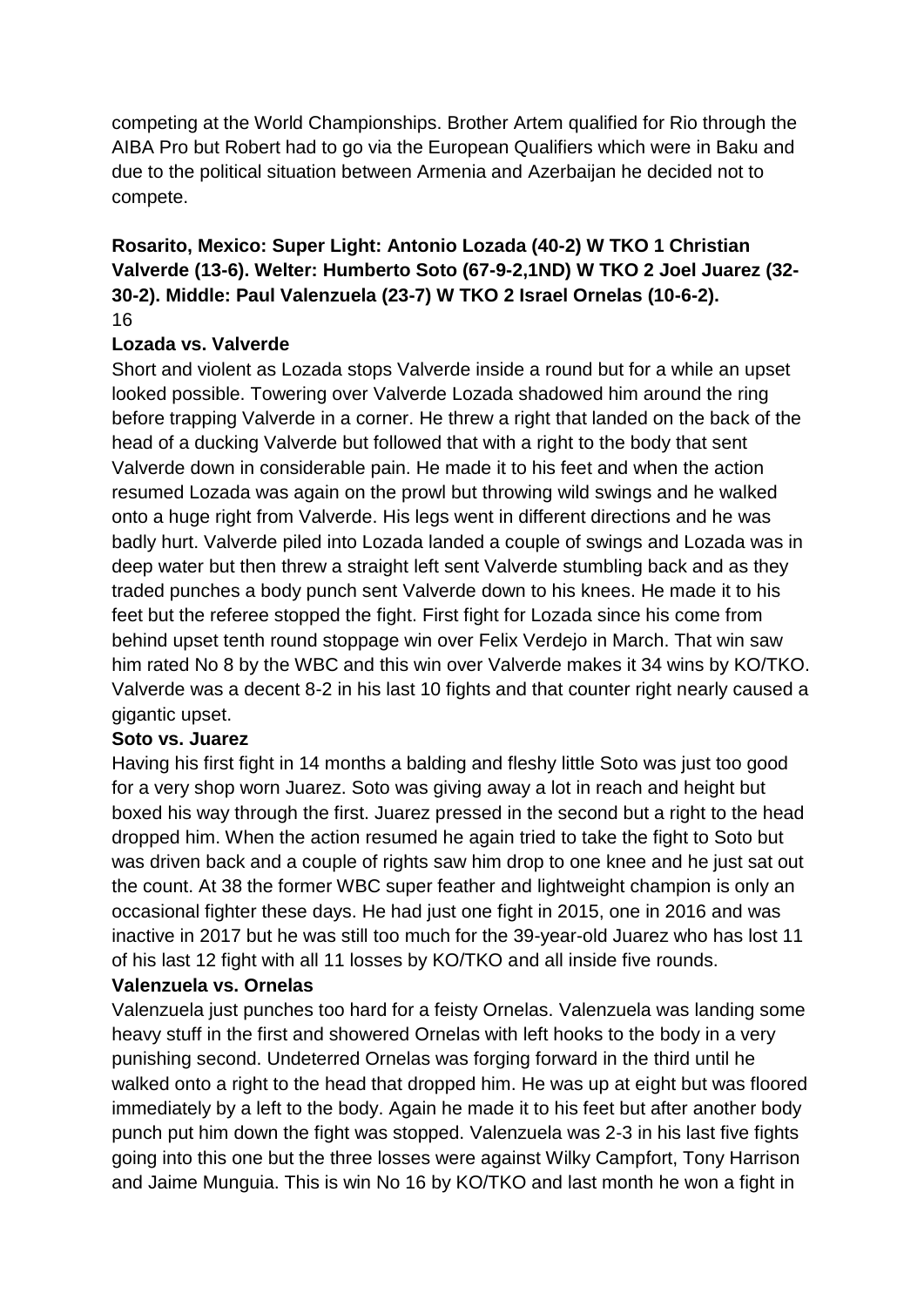Nigeria which gained him the World Boxing Union title. Ornelas turned pro in 2003 but was inactive for almost eight years until returning to the ring in March last year since when he is now 3-3.

# **Managua, Nicaragua: Super Fly: Marvin Solano (21-2) W TKO 7 Jordan Escobar (12-6-2,1ND).m Light: Freddy Fonseca (23-2-1,1ND) W TKO 2 Moises Olivas (12- 11).**

### **Solano vs. Escobar**

Solano overcomes a rocky start to stop fellow-Nicaraguan and former victim Escobar. It was Escobar who made the running in the first round. In the second a crunching right from Escobar suddenly had Solano floundering badly and in deep trouble with only the ropes stopping him from going down. Escobar tried desperately to finish the job but the bell saved Solano. From there Solano took over using his better skills to control the fight on the outside and slowly break Escobar down. Solano landed a series of heavy rights in the seventh and the referee stopped the fight. Solano, 27, wins the vacant WBC Latino title. He had beaten Escobar comfortably on points when they clashed in December. He is now 7-1 in his last 8 fights with the loss being against Russian Mikhail Aloyan in an open air fight in Red Square-capitalist sport in red Square Lenin must have been spinning in his tomb. Escobar came so close to springing a huge upset.

#### **Fonseca vs. Olivas**

Costa Rican Fonseca has his first fight under new management and easily overwhelms local fighter Olivas in two rounds. He softened Olivas up with a focused body attack and then ended the fight with a pulverising left hook that put Olivas down and out. The 26-year-old southpaw has 15 wins by KO/TKO but there are no names on his record. His manager died so he has now signed with Buffalo Boxing which is headed by Rosendo Alvarez the former WBA minimumweight champion who put the 1 in the great Ricardo Lopez's 51-0-1 record and even had Lopez on the floor. Fonseca's brother Francisco was knocked out in eight rounds by Gervonta Davis when Davis lost his IBF title on the scales.

#### **Ipswich, England: Super Light: Ray Moylette (10-0) W TKO 7 Jorge Moreno (9-**

**7-1).** Former top amateur Moylette goes to ten wins with stoppage of Nicaraguan. Moylette was moving up to eight rounds but did not need all eight to stop Moreno. The tenth win qualifies Moylette to fight for the Irish title with the aim being to win the title on a show in County Mayo later in the year. The 28-year-old Moylette was the first Irish boxer to win a gold medal at the World Youth Championships and also lifted a gold medal at the European Championships and scored wins over Fred Evans, Tom Stalker and Daniyar Yeleussinov. First fight outside Nicaragua for Moreno and I guess he will now join the band of perennial losers so loved by British promoters

**Fight of the week**: Khalid Yafai vs. David Carmona good action all the way